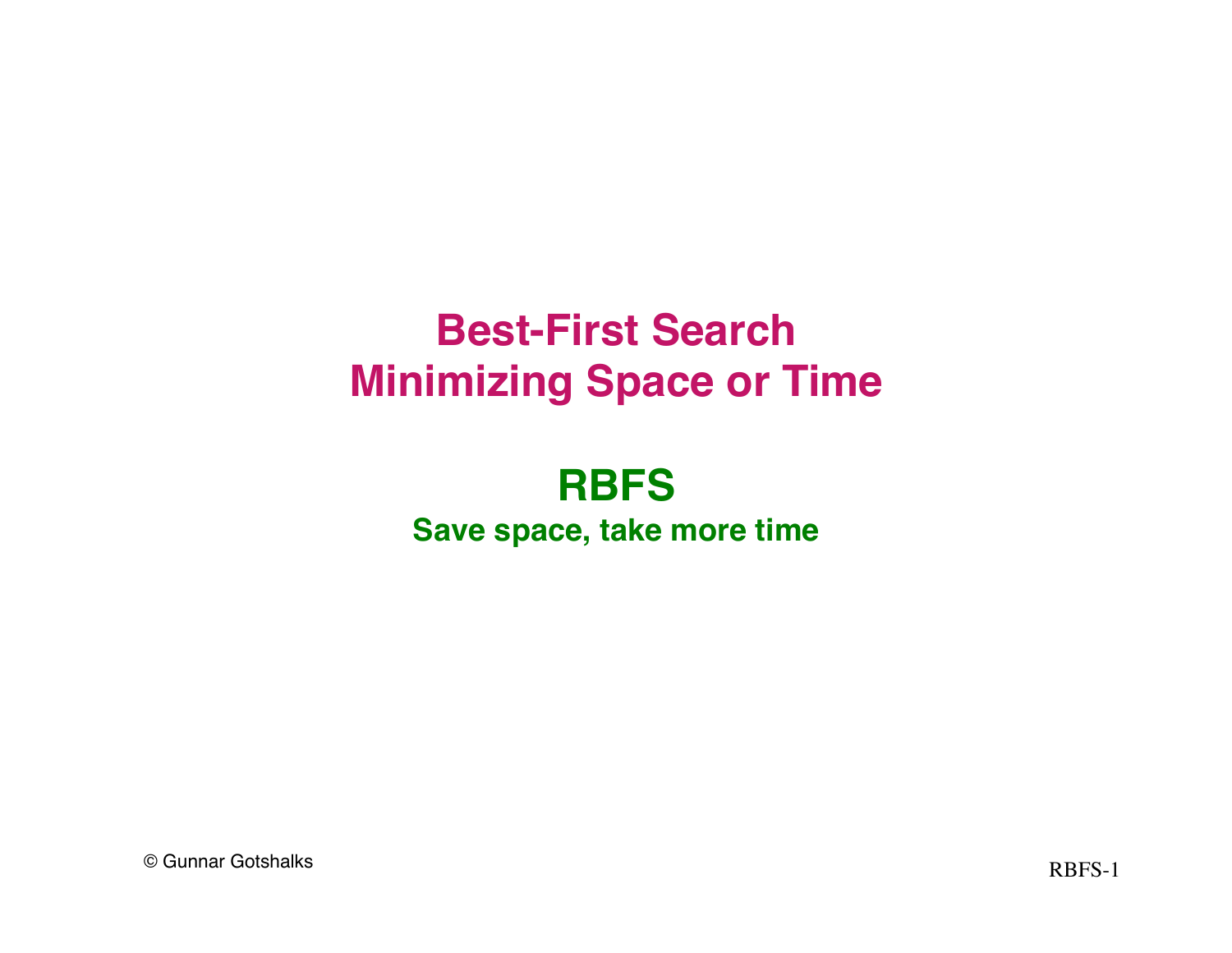◊ Similar to A\* algorithm developed for heuristic search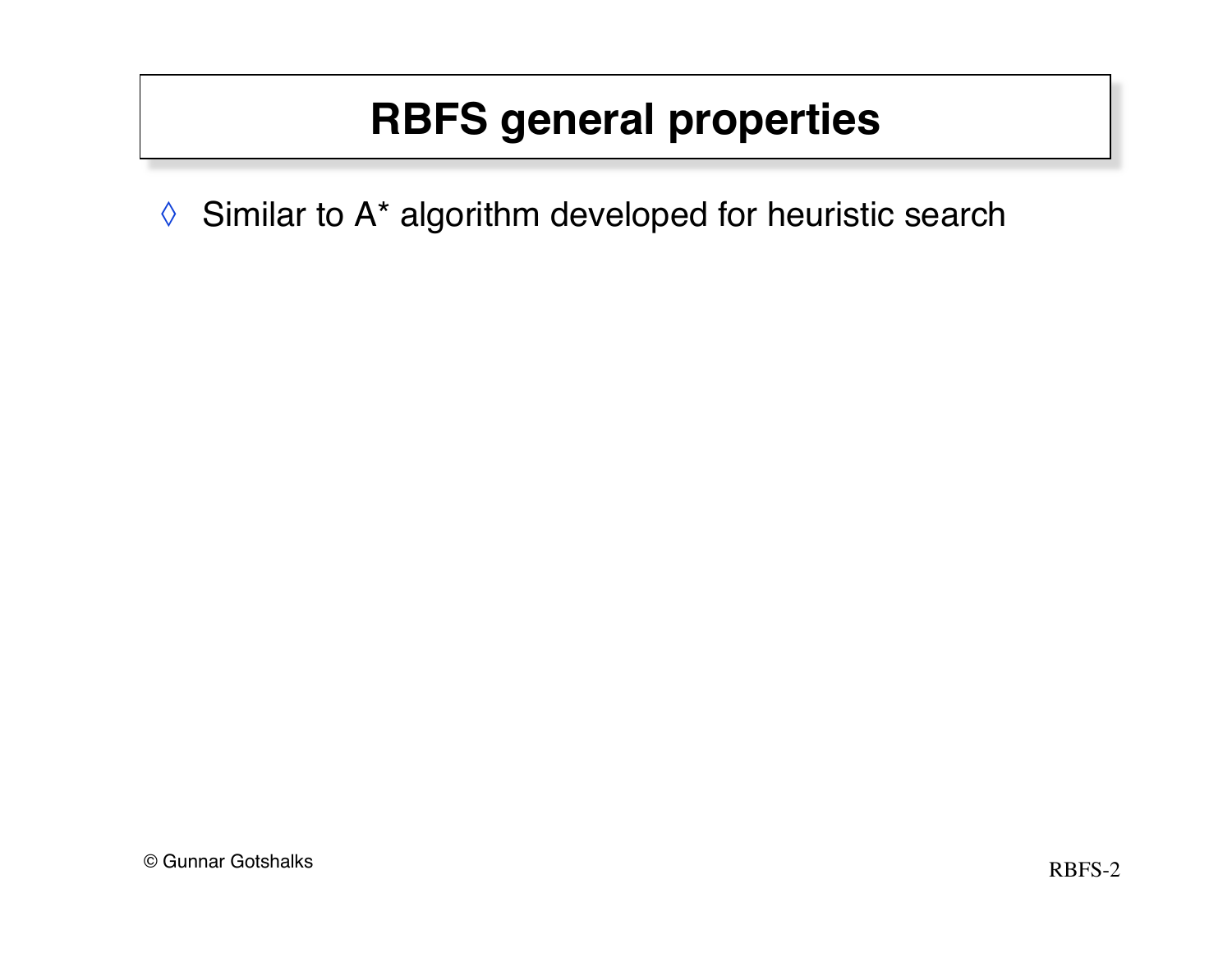- ◊ Similar to A\* algorithm developed for heuristic search
	- » **Both are recursive in the same sense**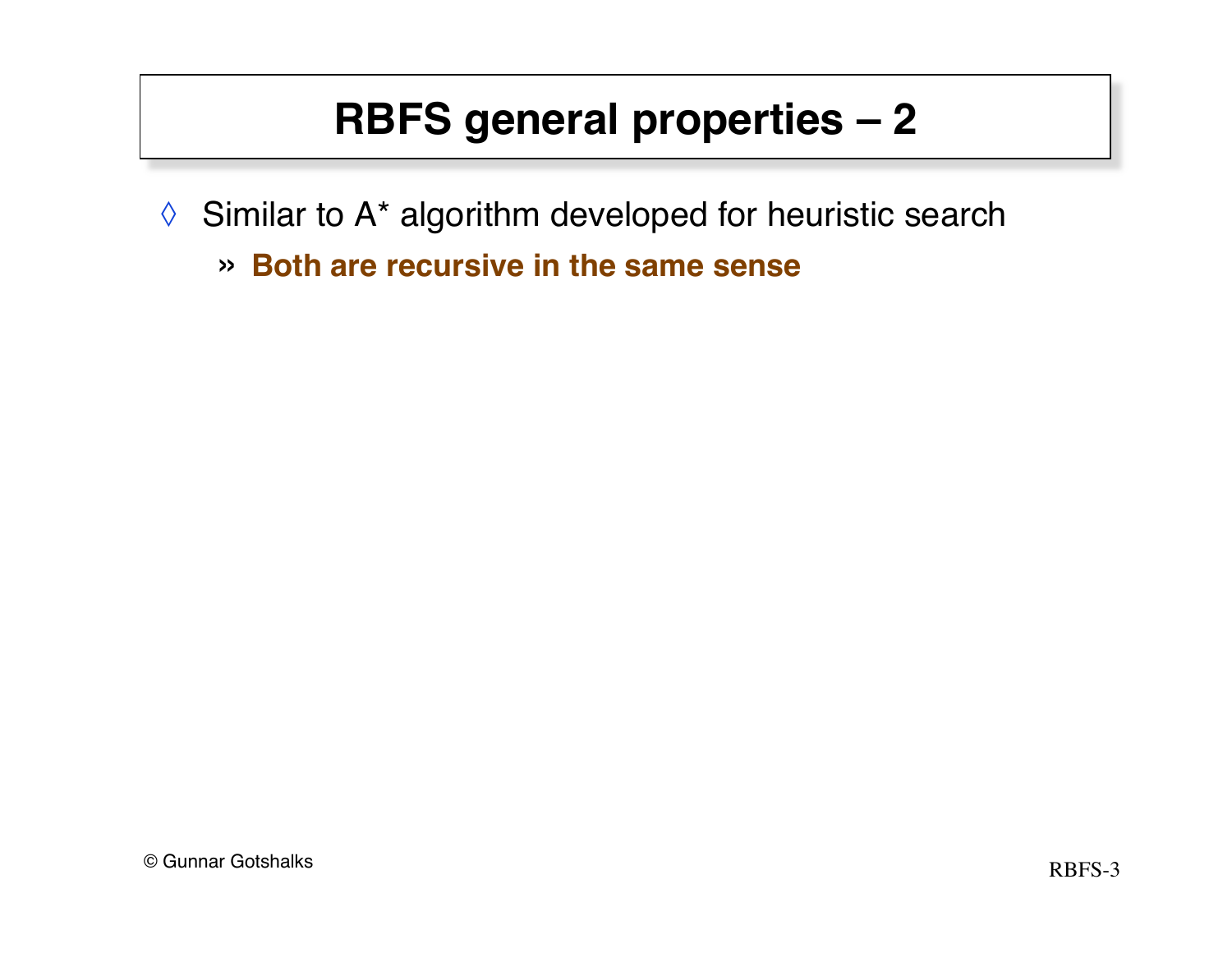- ◊ Similar to A\* algorithm developed for heuristic search
	- » **Both are recursive in the same sense**
- $\Diamond$  Difference between A<sup>\*</sup> and RBFS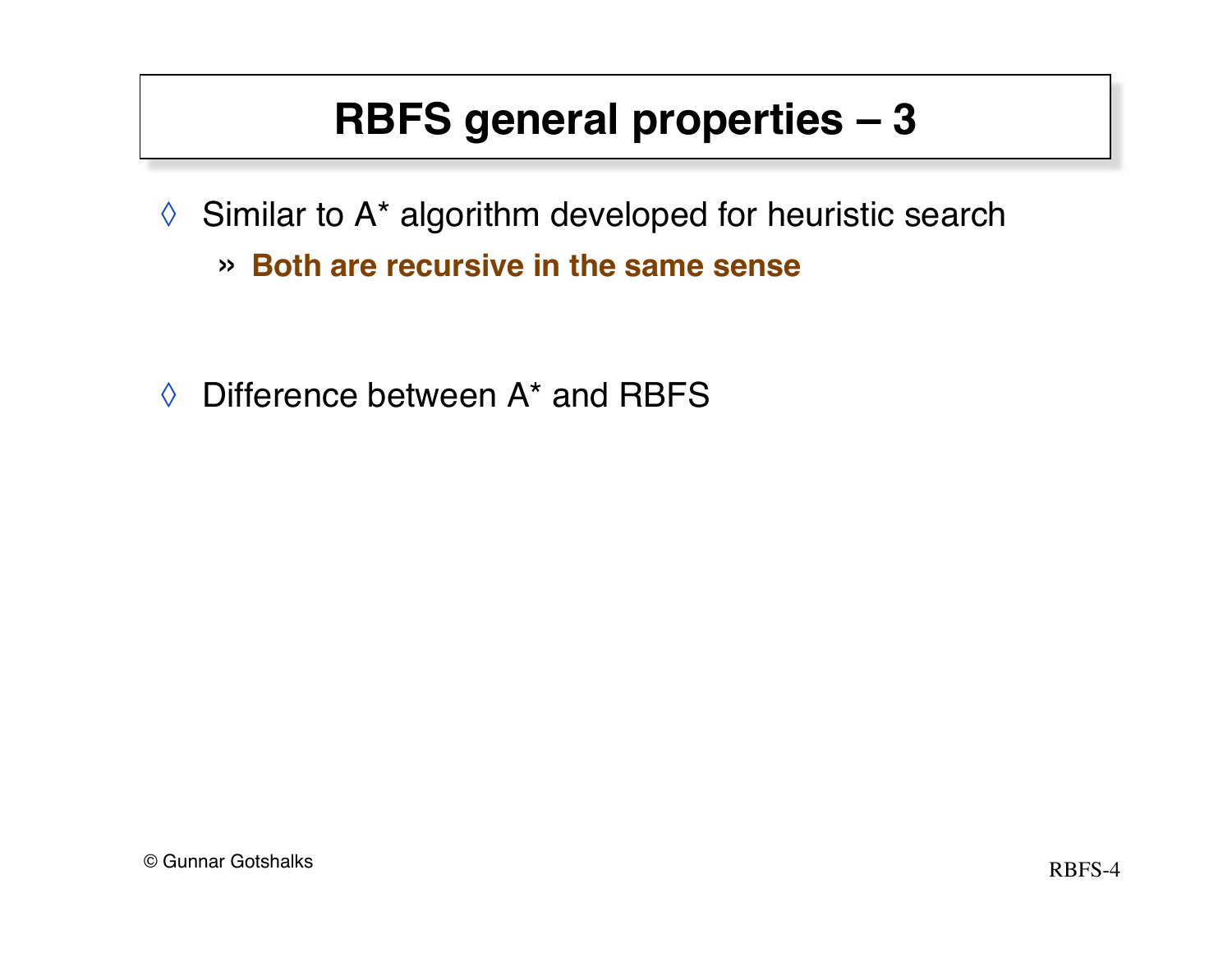- ◊ Similar to A\* algorithm developed for heuristic search
	- » **Both are recursive in the same sense**
- $\Diamond$  Difference between A<sup>\*</sup> and RBFS
	- » **A\* keeps in memory all of the already generated nodes**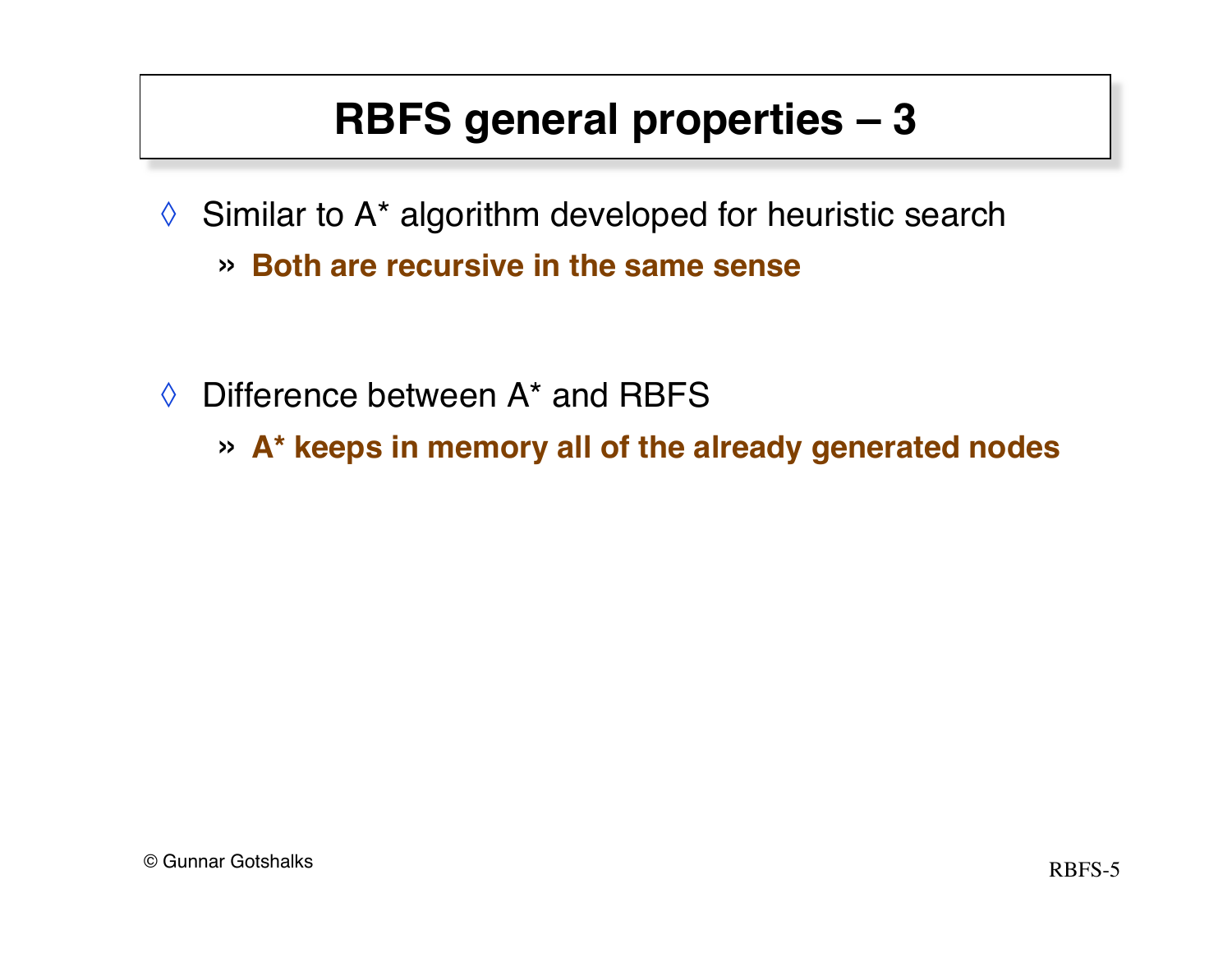- ◊ Similar to A\* algorithm developed for heuristic search
	- » **Both are recursive in the same sense**
- $\Diamond$  Difference between A<sup>\*</sup> and RBFS
	- » **A\* keeps in memory all of the already generated nodes**
	- » **RBFS only keeps the current search path and the sibling nodes along the path**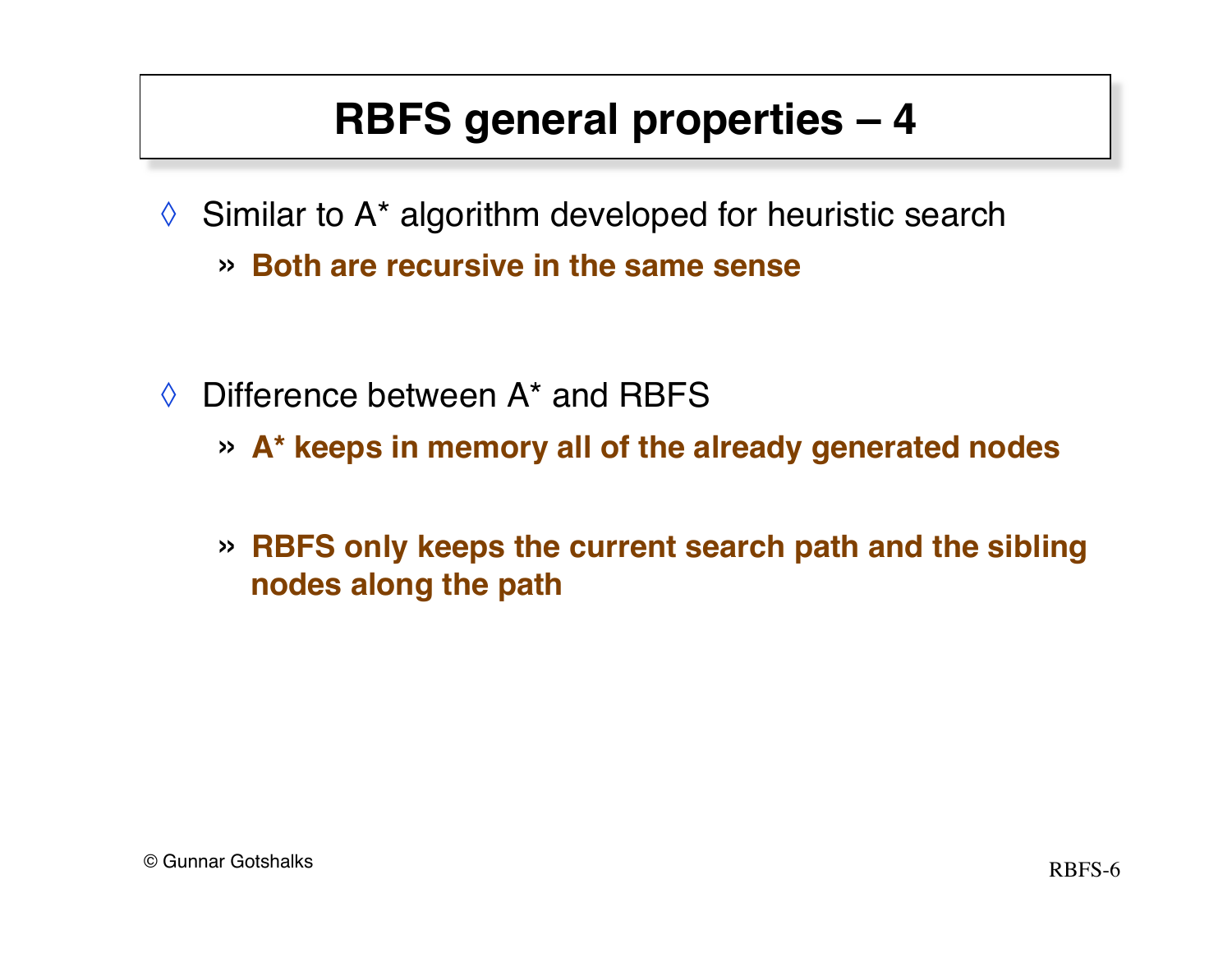» **When does RBFS suspend the search of a subtree?**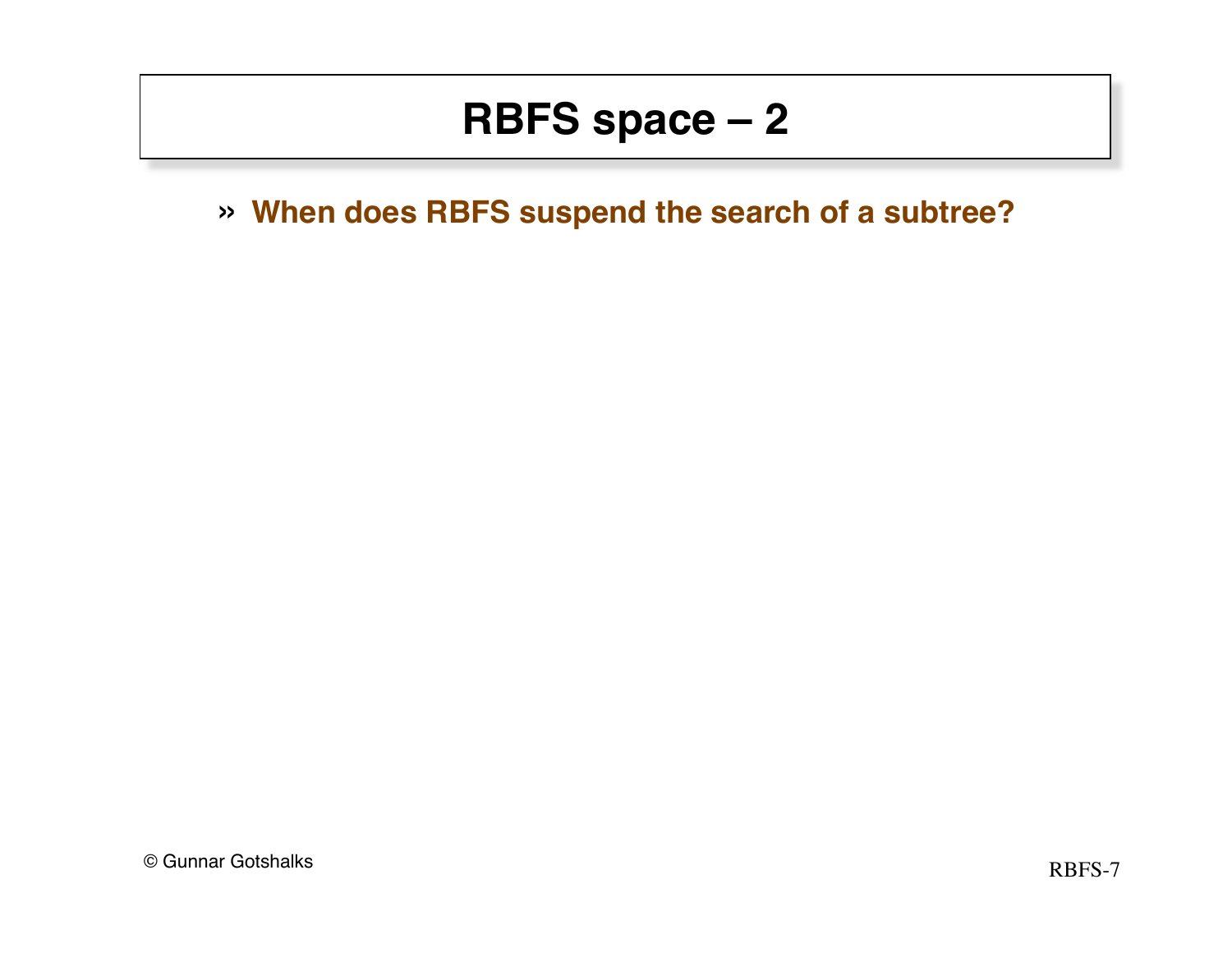- » **When does RBFS suspend the search of a subtree?** 
	- > **When it no longer looks the best**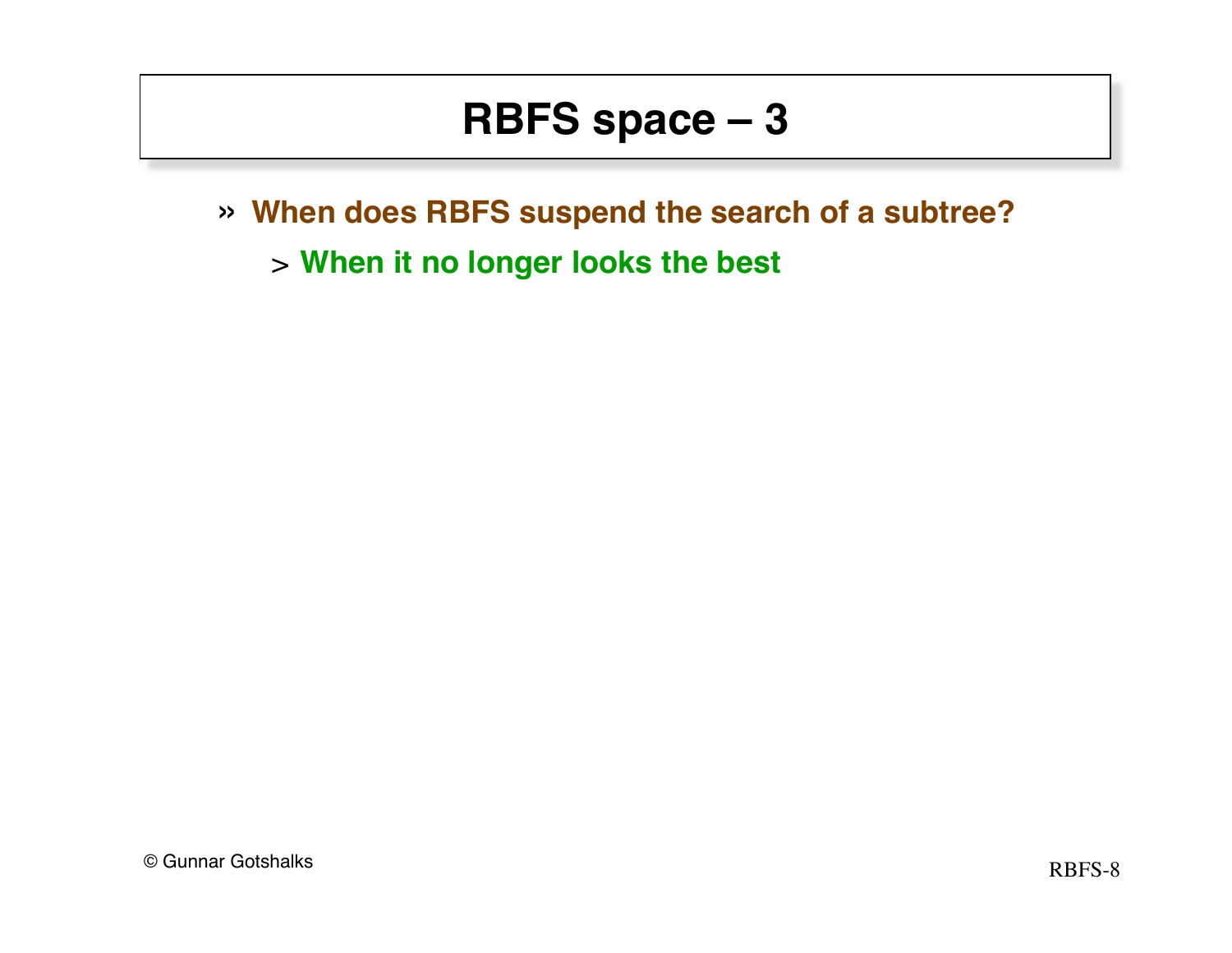- » **When does RBFS suspend the search of a subtree?** 
	- > **When it no longer looks the best**
- » **What does it do when a subtree is suspended?**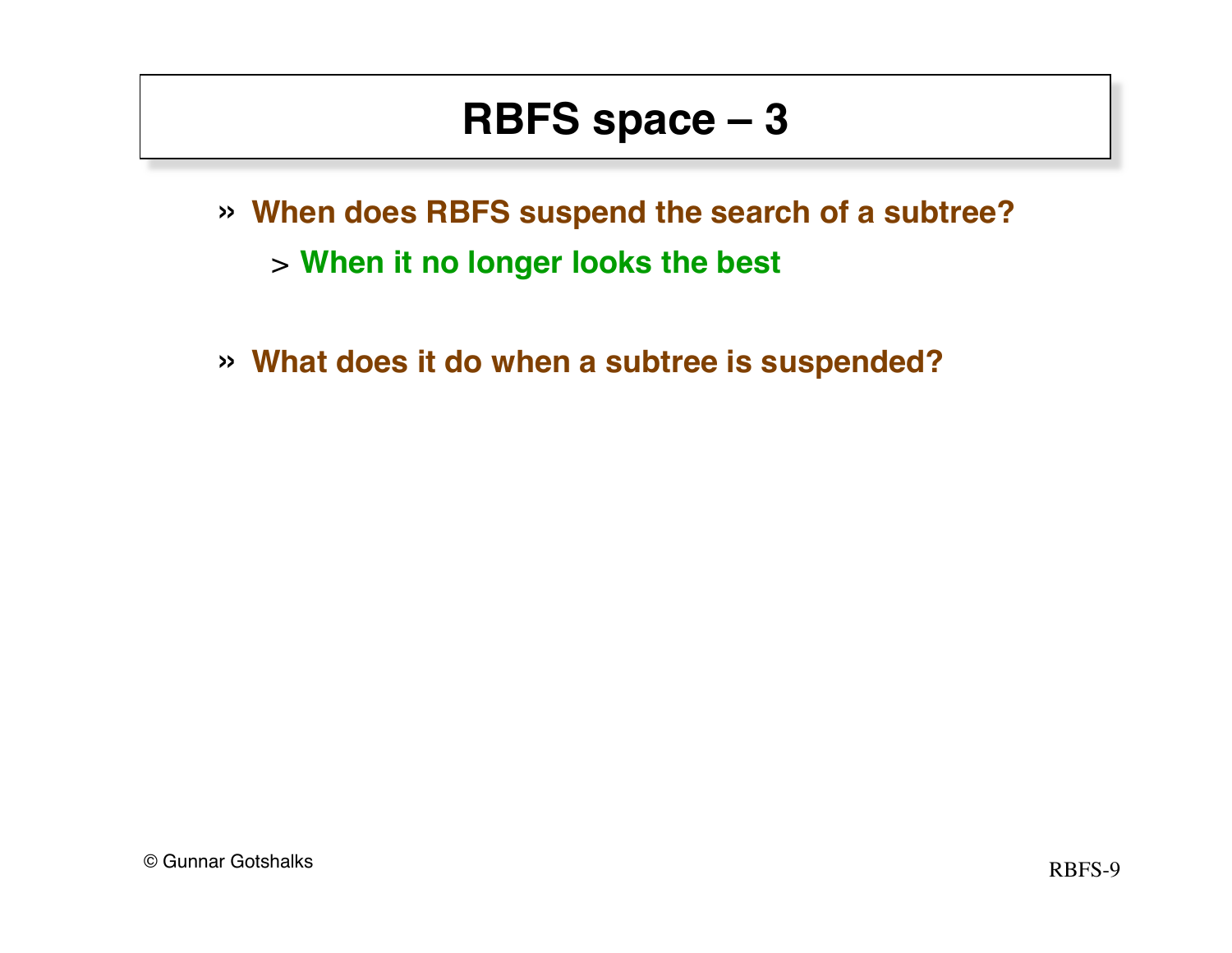- » **When does RBFS suspend the search of a subtree?** 
	- > **When it no longer looks the best**
- » **What does it do when a subtree is suspended?**
	- > **It forgets the subtree to save space**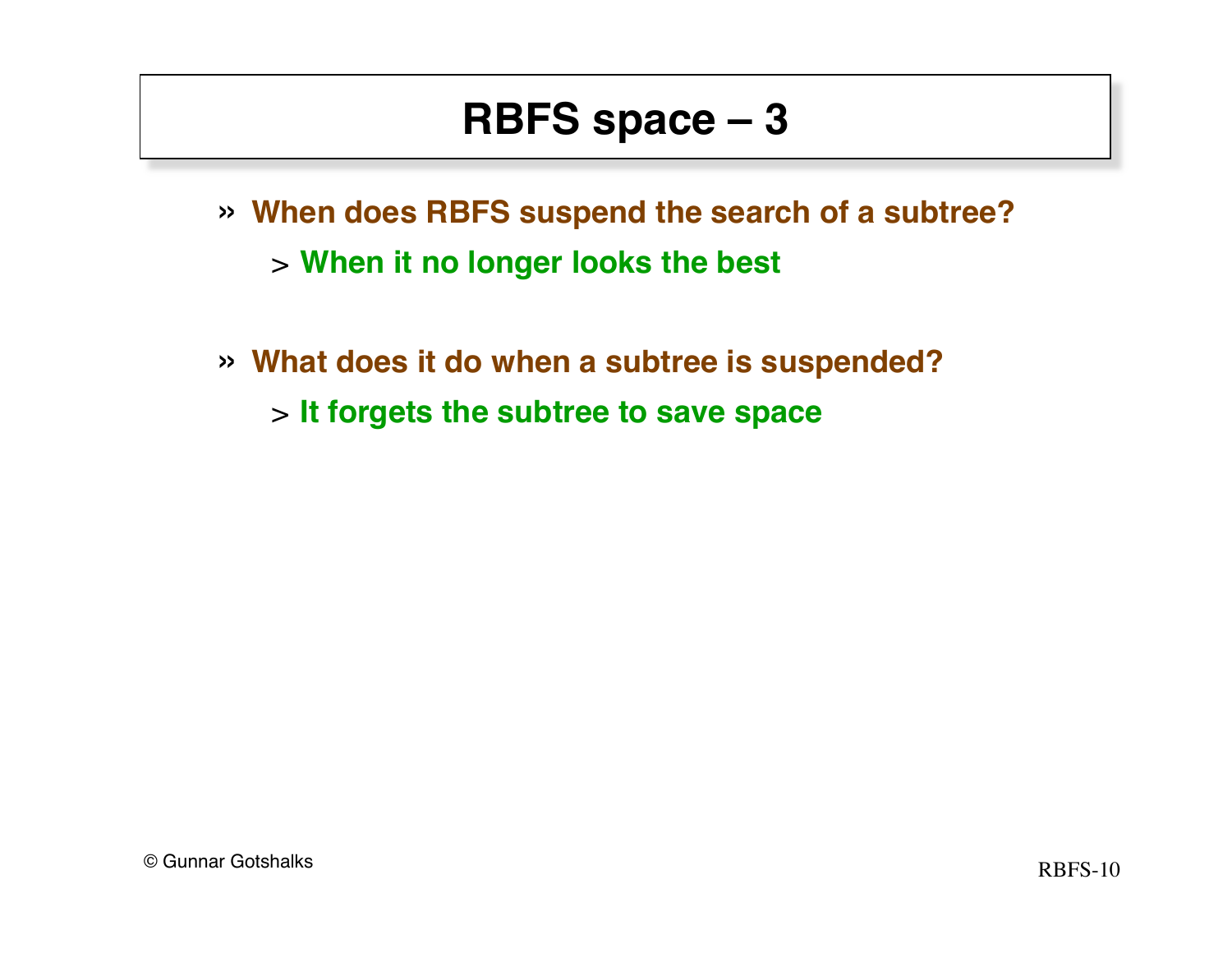- » **When does RBFS suspend the search of a subtree?** 
	- > **When it no longer looks the best**
- » **What does it do when a subtree is suspended?** > **It forgets the subtree to save space**
- » **What is the space complexity?**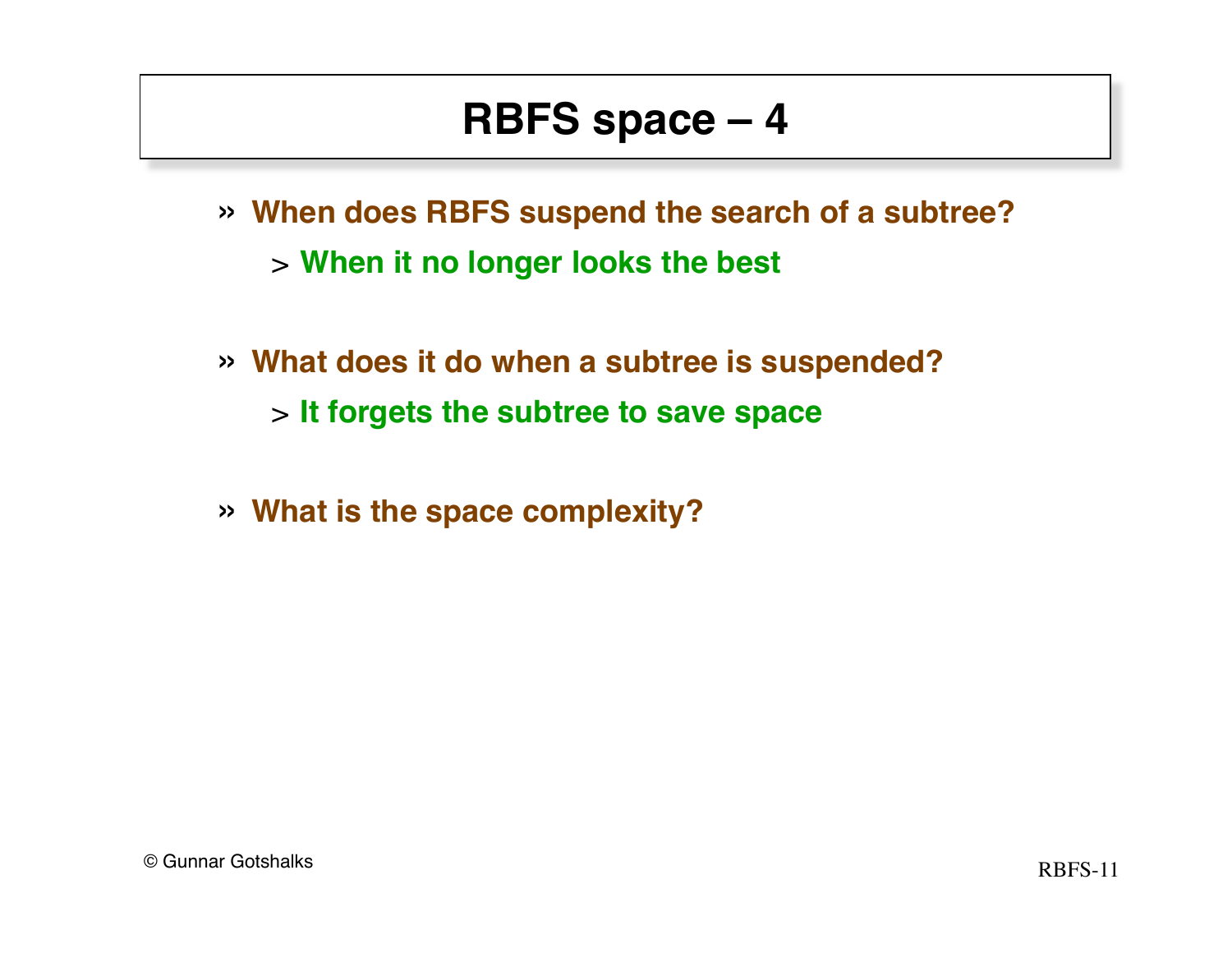- » **When does RBFS suspend the search of a subtree?** 
	- > **When it no longer looks the best**
- » **What does it do when a subtree is suspended?** > **It forgets the subtree to save space**
- » **What is the space complexity?** > **Linear the depth of the search**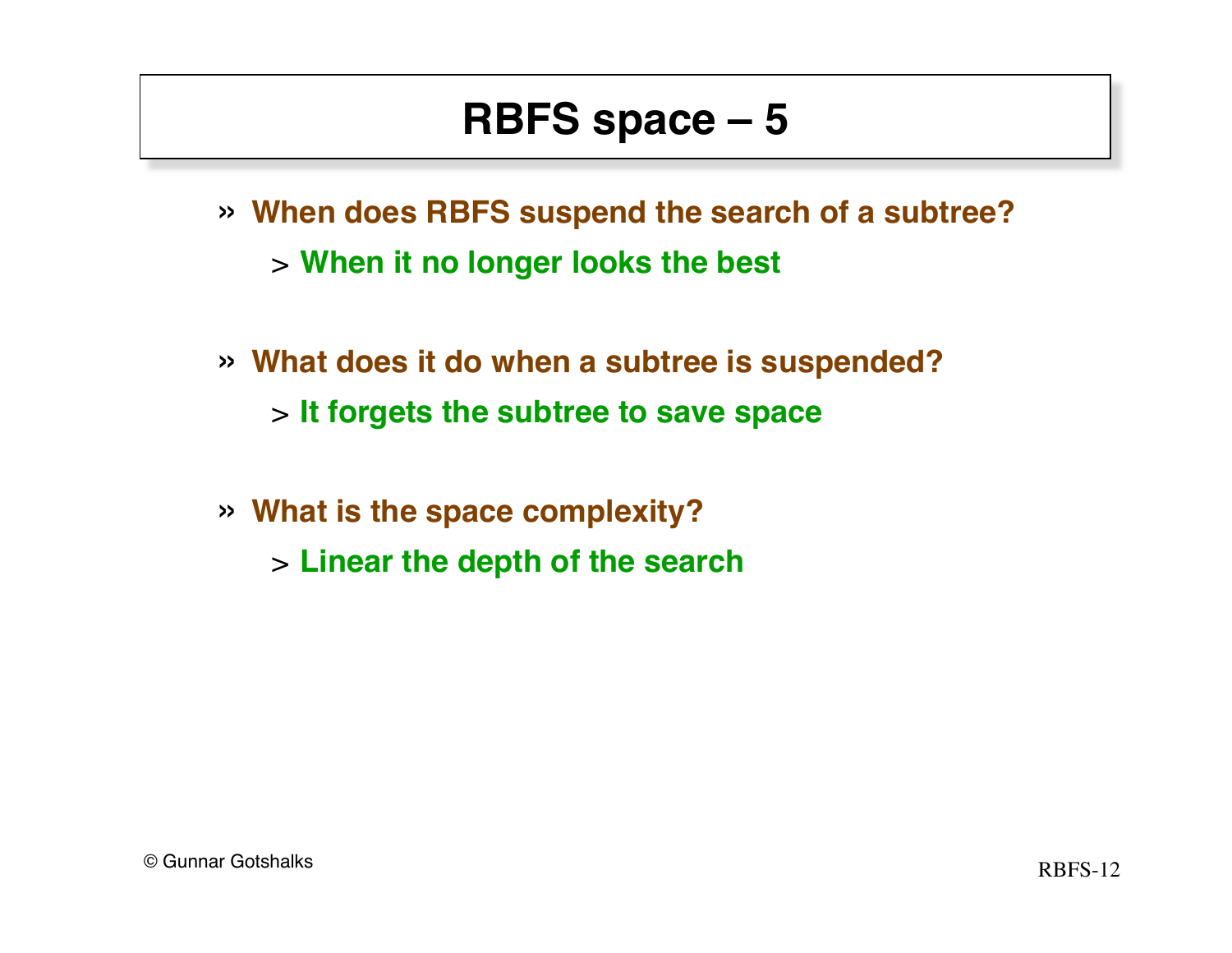- » **When does RBFS suspend the search of a subtree?** 
	- > **When it no longer looks the best**
- » **What does it do when a subtree is suspended?** > **It forgets the subtree to save space**
- » **What is the space complexity?** > **Linear the depth of the search** – **Same as IDA\***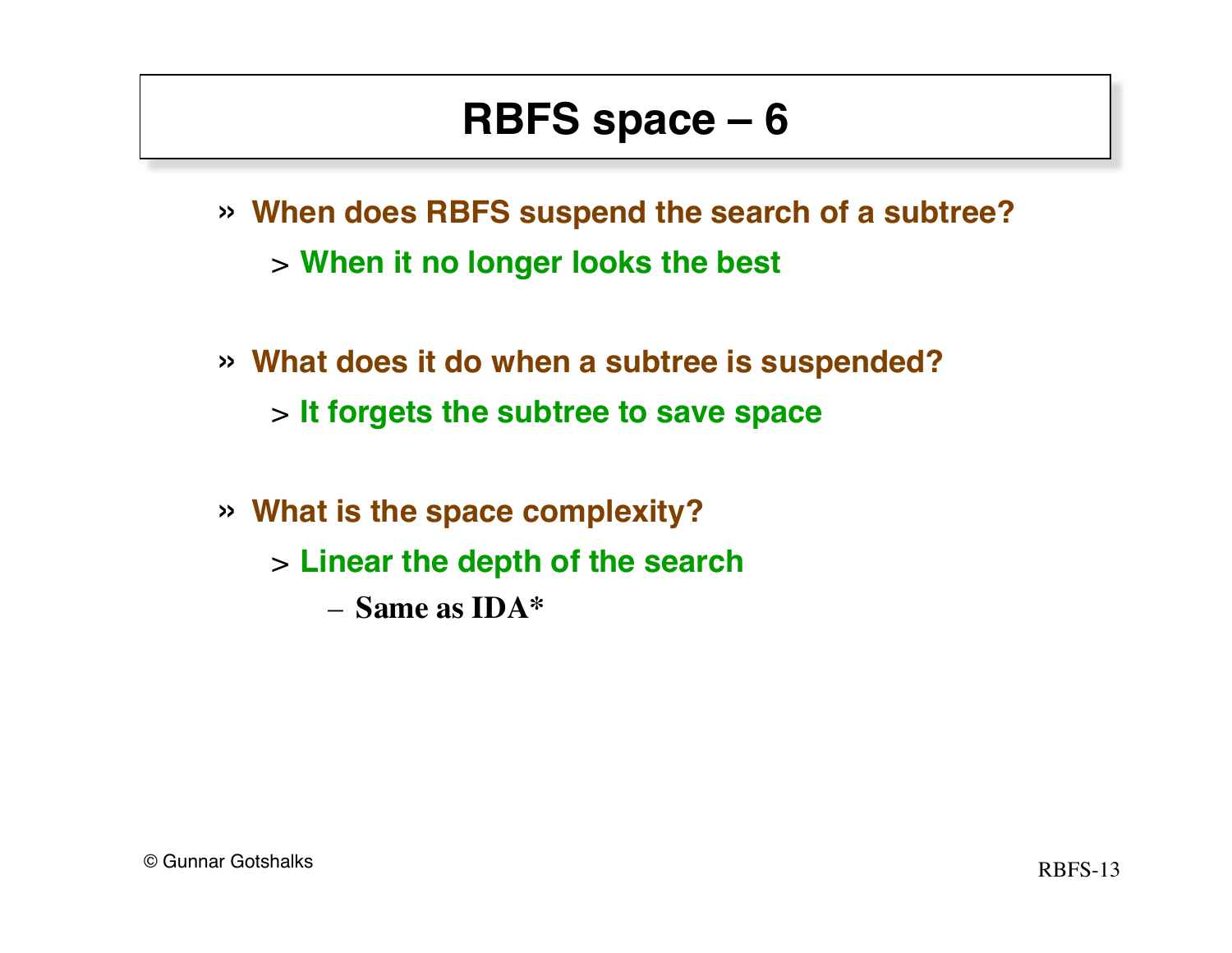## **RBFS memory**

» **When RBFS suspends searching a subtree, what does it remember?**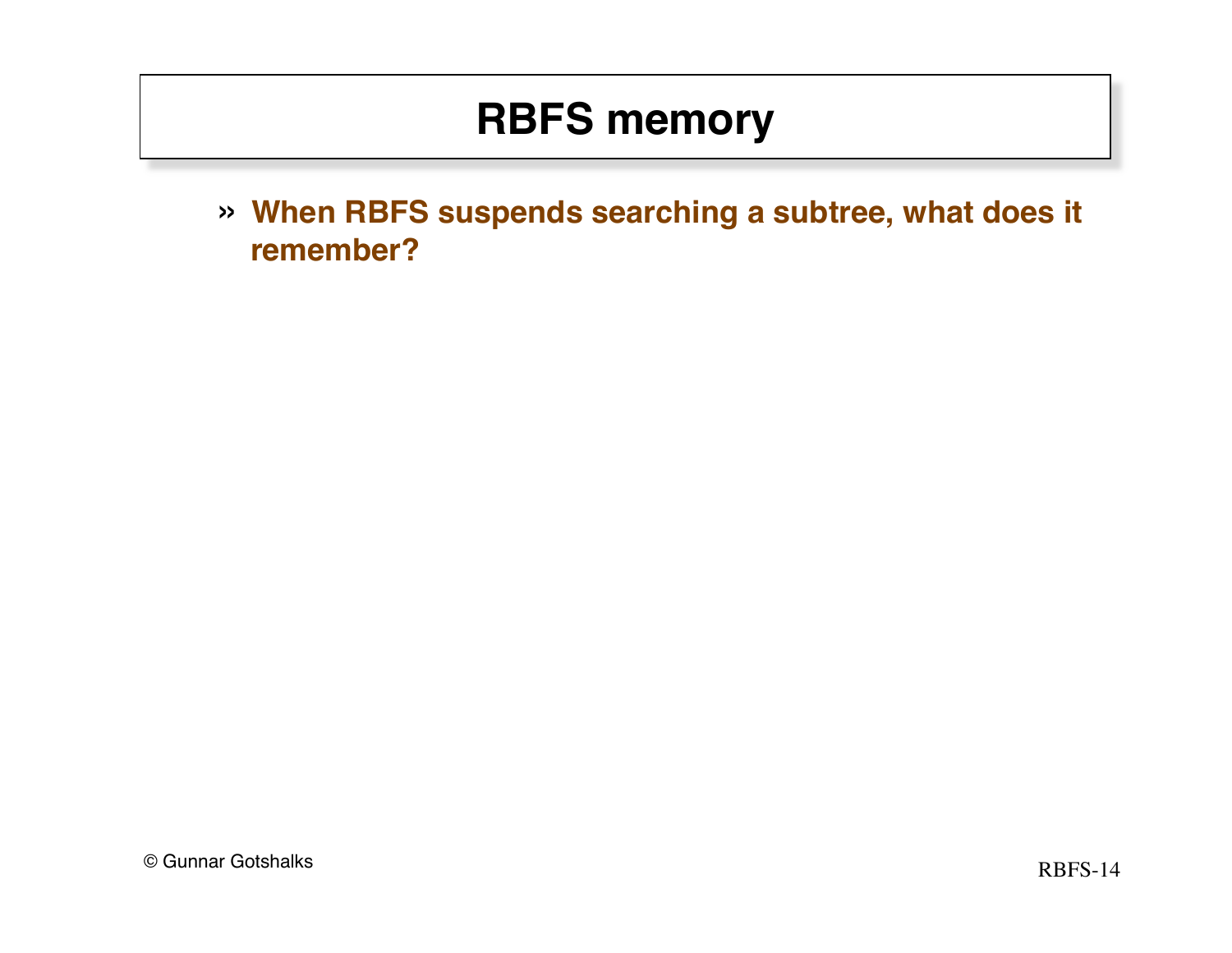## **RBFS memory – 2**

» **When RBFS suspends searching a subtree, what does it remember?**

> **An updated f-value of the root of the subtree**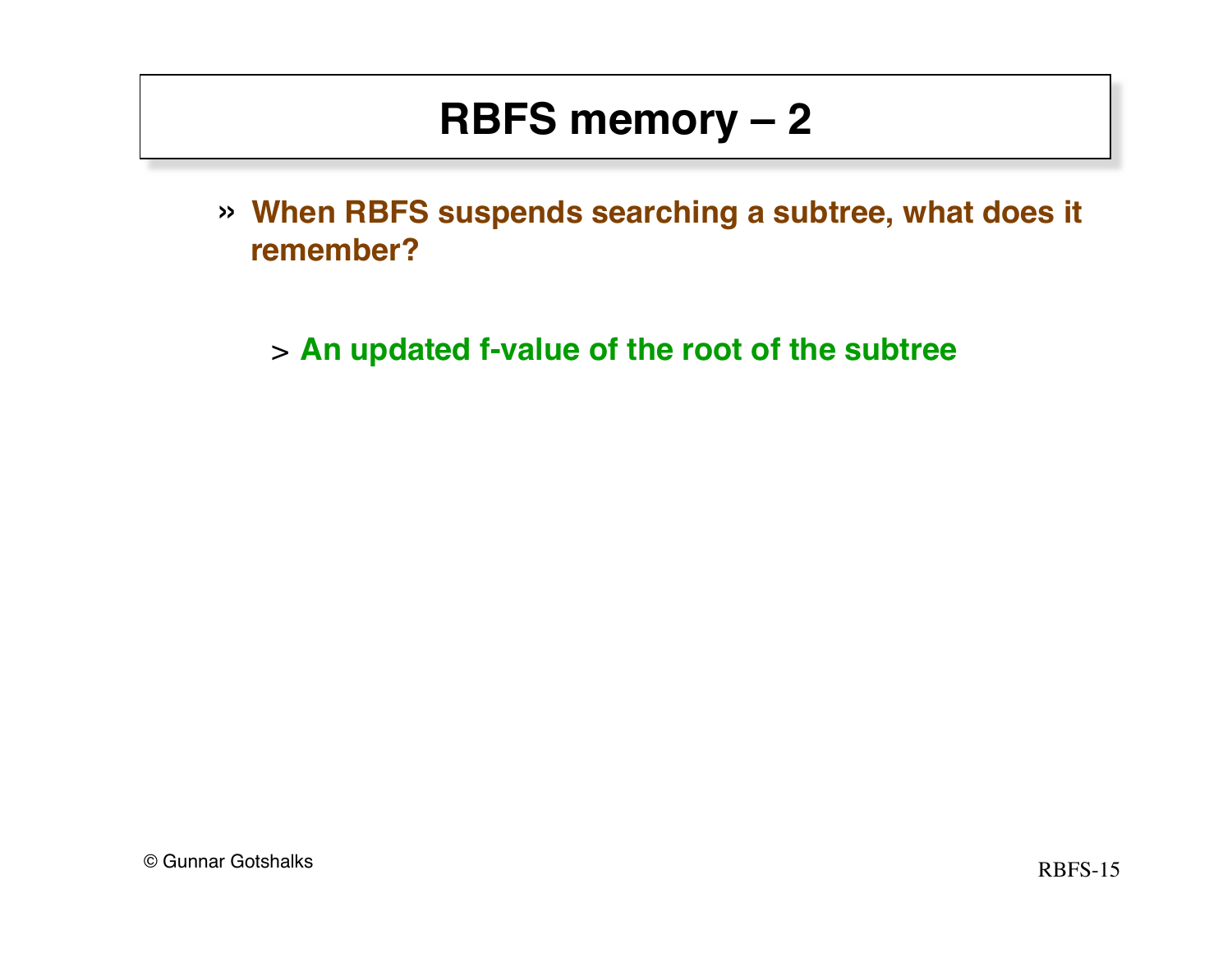## **Updated f-values**

» **How does RBFS update the f-values?**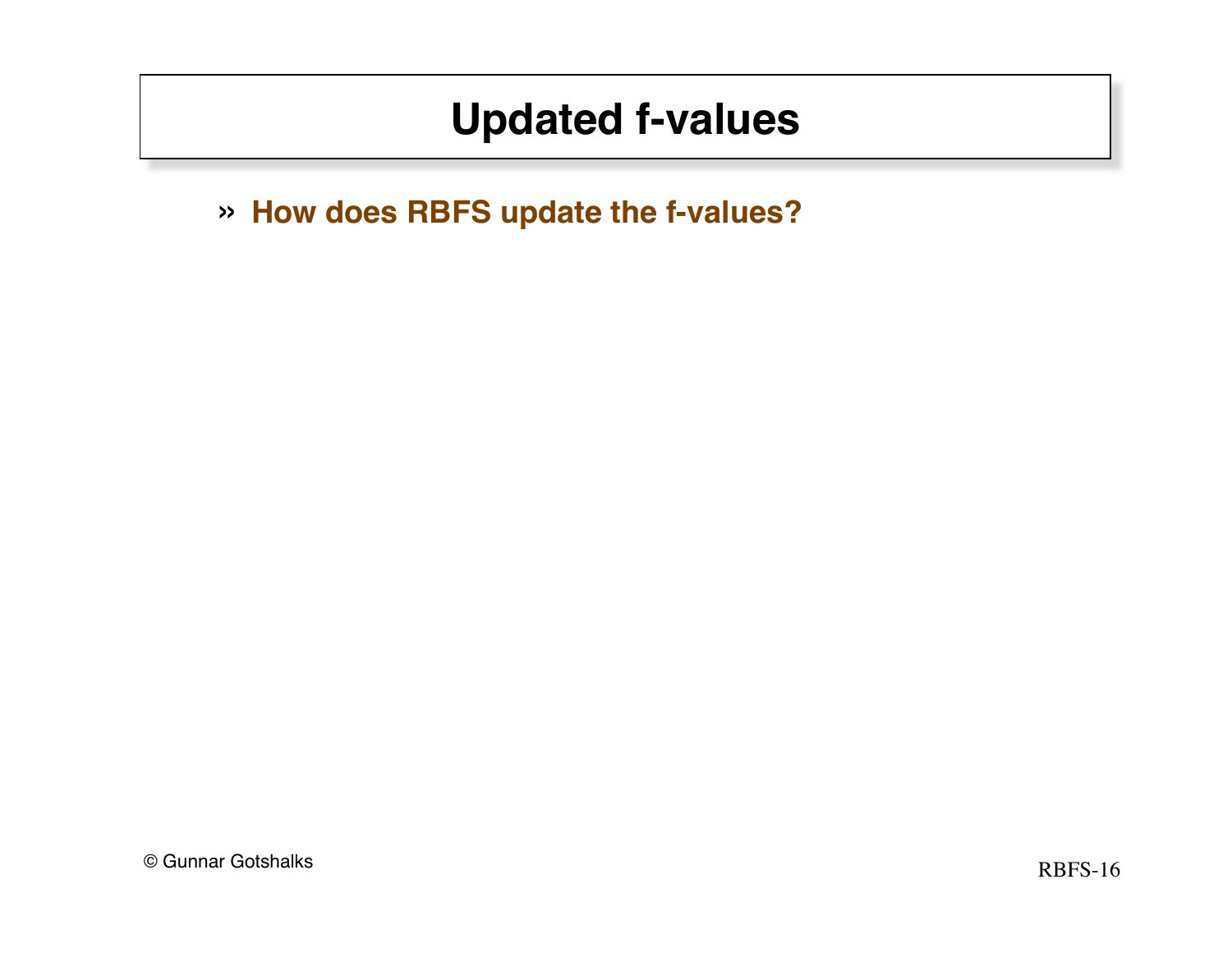#### **Updated f-values – 2**

» **How does RBFS update the f-values?**

> **Backing up the f-values in the same way as A\* does**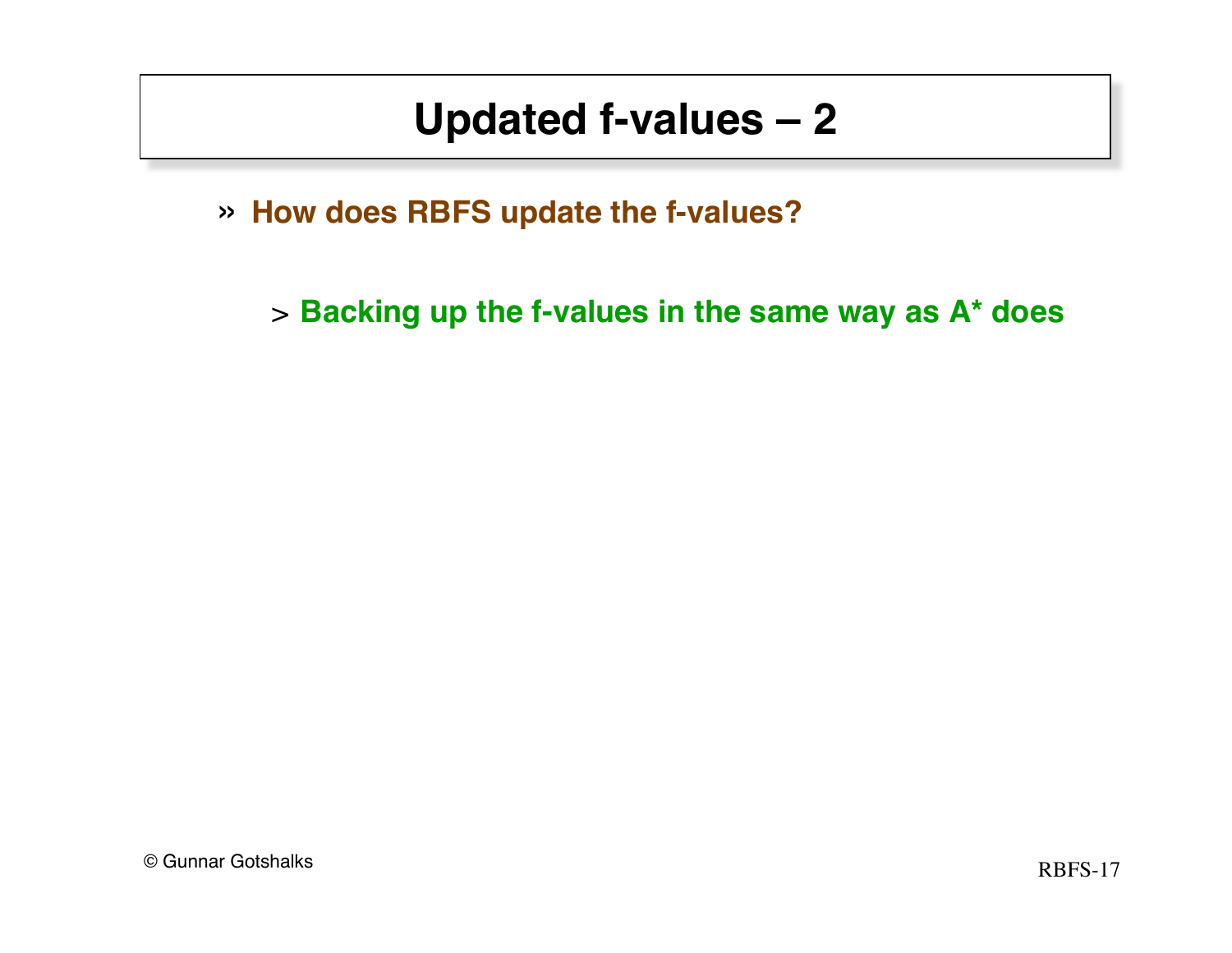## **f-value notation**

- ◊ Static f-value
	- » **f(N)**

> **Value returned by the evaluation function**

> **Always the same**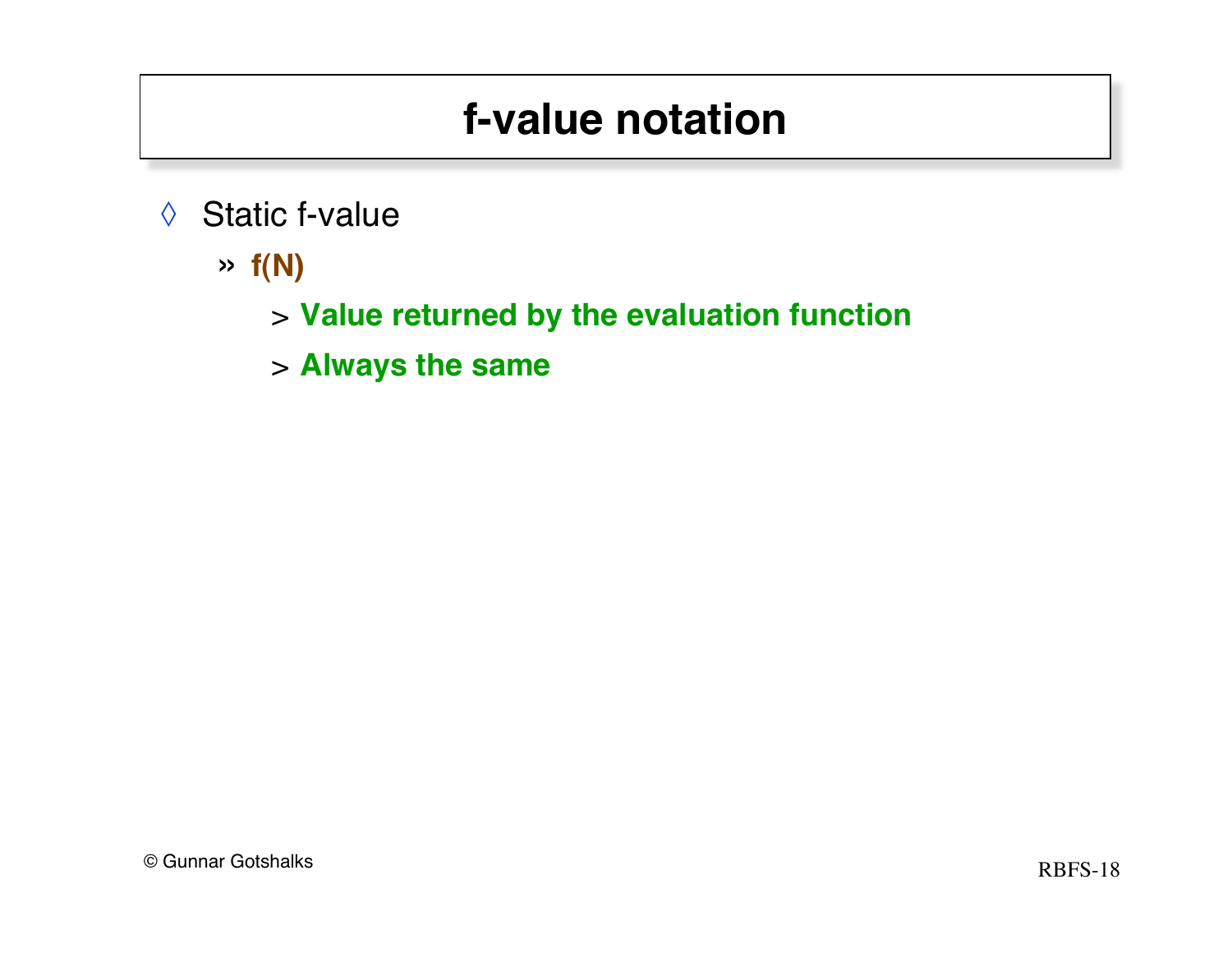# **f-value notation – 2**

- ◊ Static f-value
	- » **f(N)**
		- > **Value returned by the evaluation function**
		- > **Always the same**
- ◊ Backed-up value
	- » **F(N)**
		- > **Changes during the search**
			- **Depends upon descendants of N**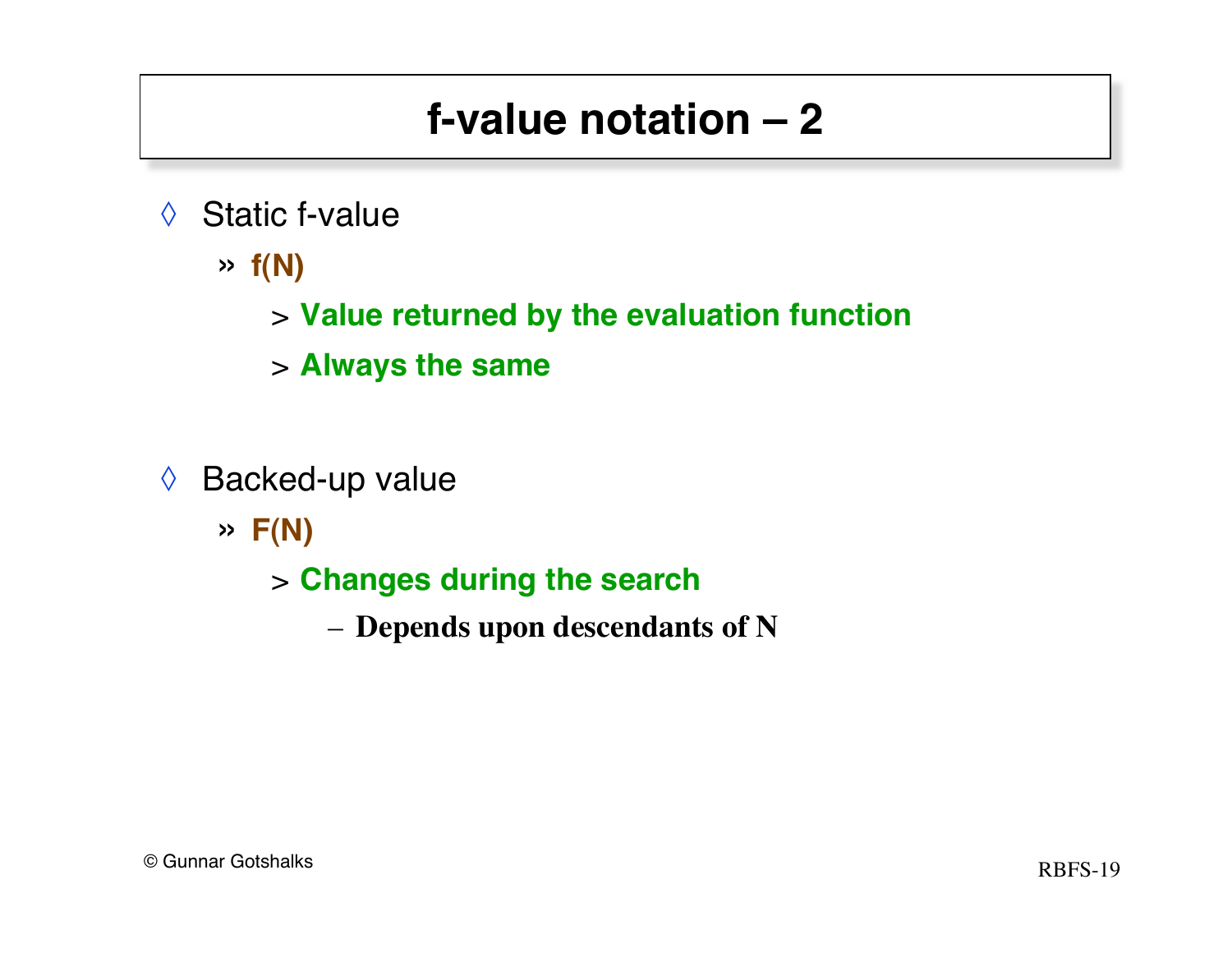- $\Diamond$  RBFS backs up f-values in the same way as A\*
	- » **How is F(N) defined?**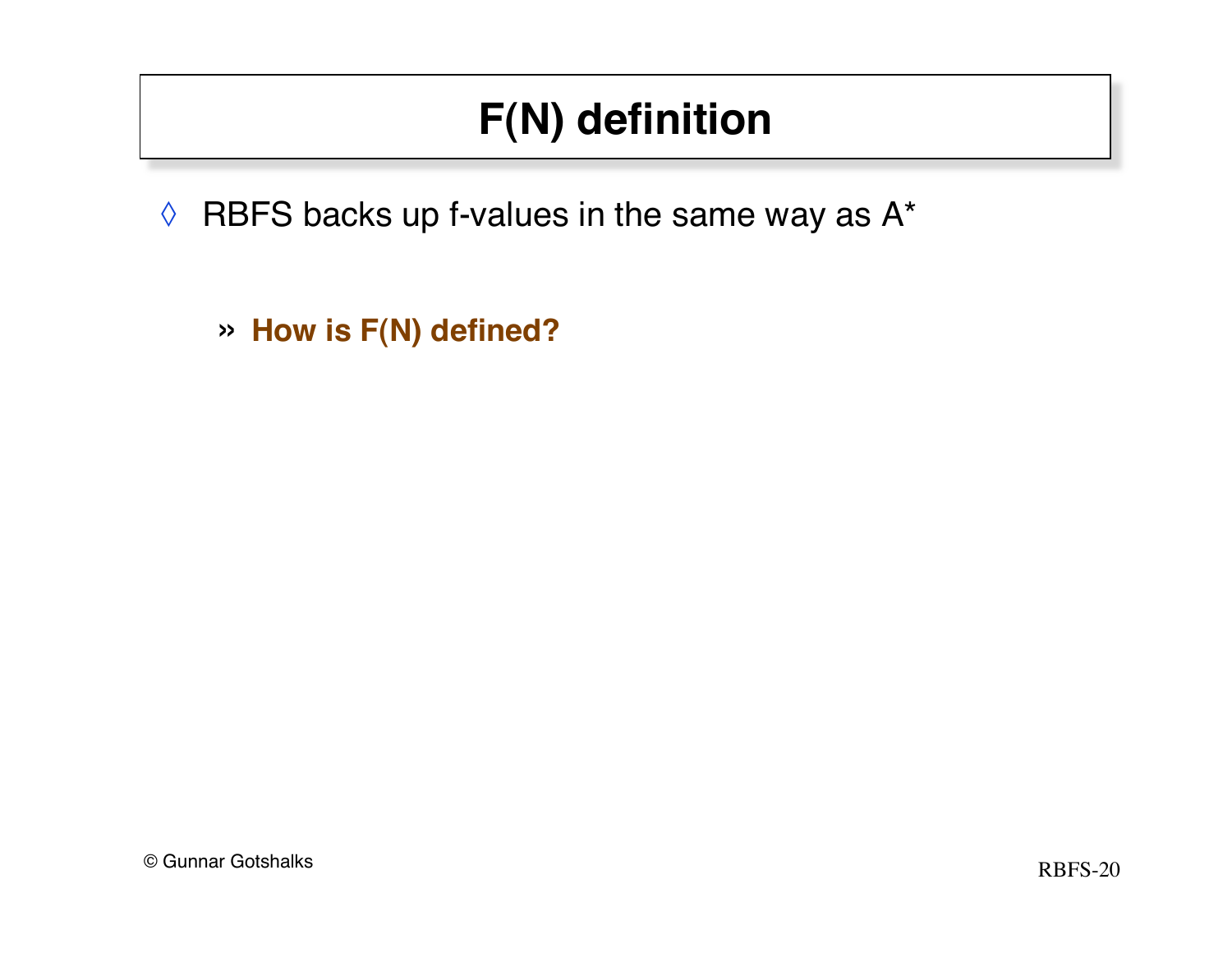$\Diamond$  RBFS backs up f-values in the same way as A\*

» **How is F(N) defined?**

> **If N has never been expanded?**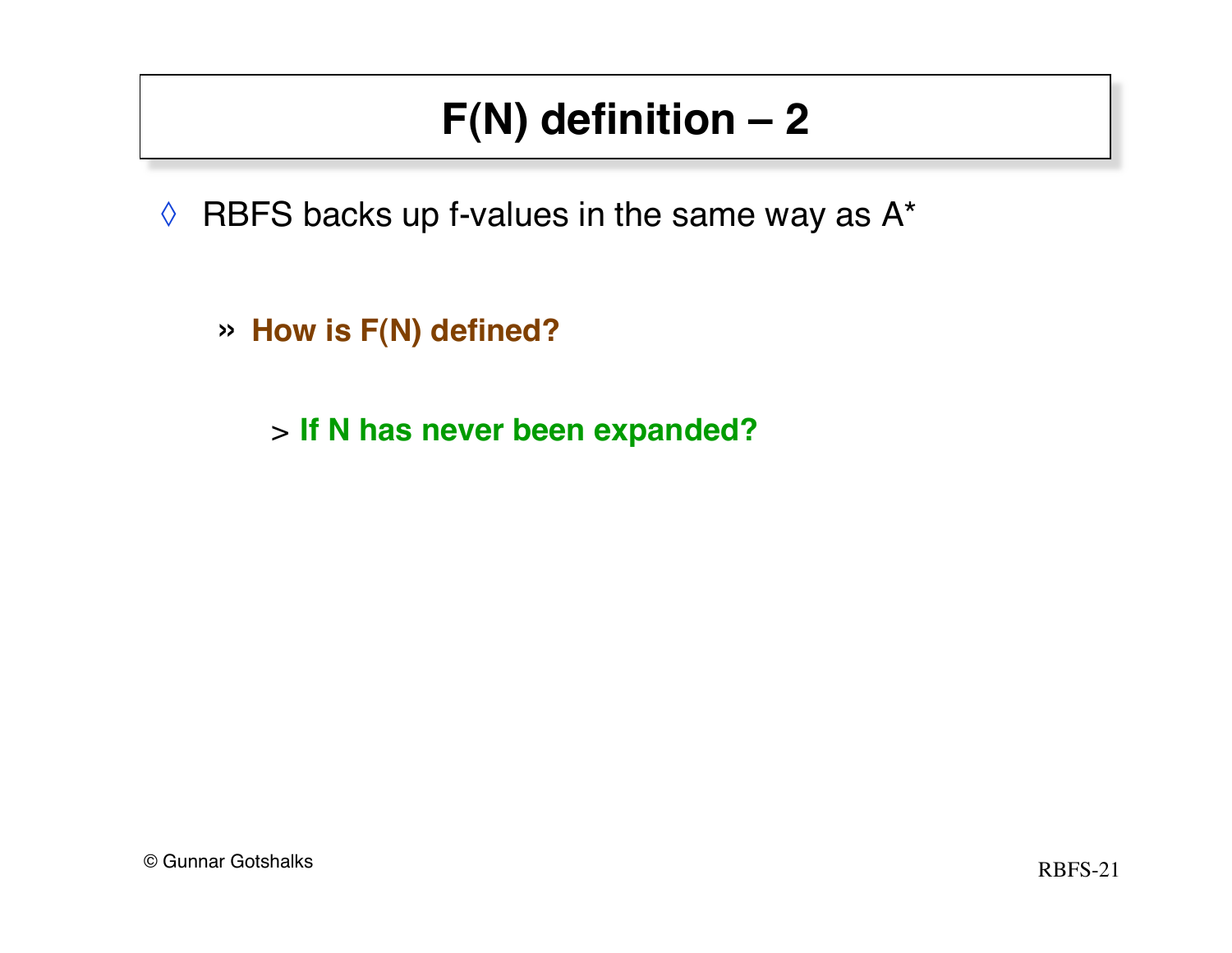$\Diamond$  RBFS backs up f-values in the same way as A\*

» **How is F(N) defined?**

> **If N has never been expanded?**  $- F(N) = f(N)$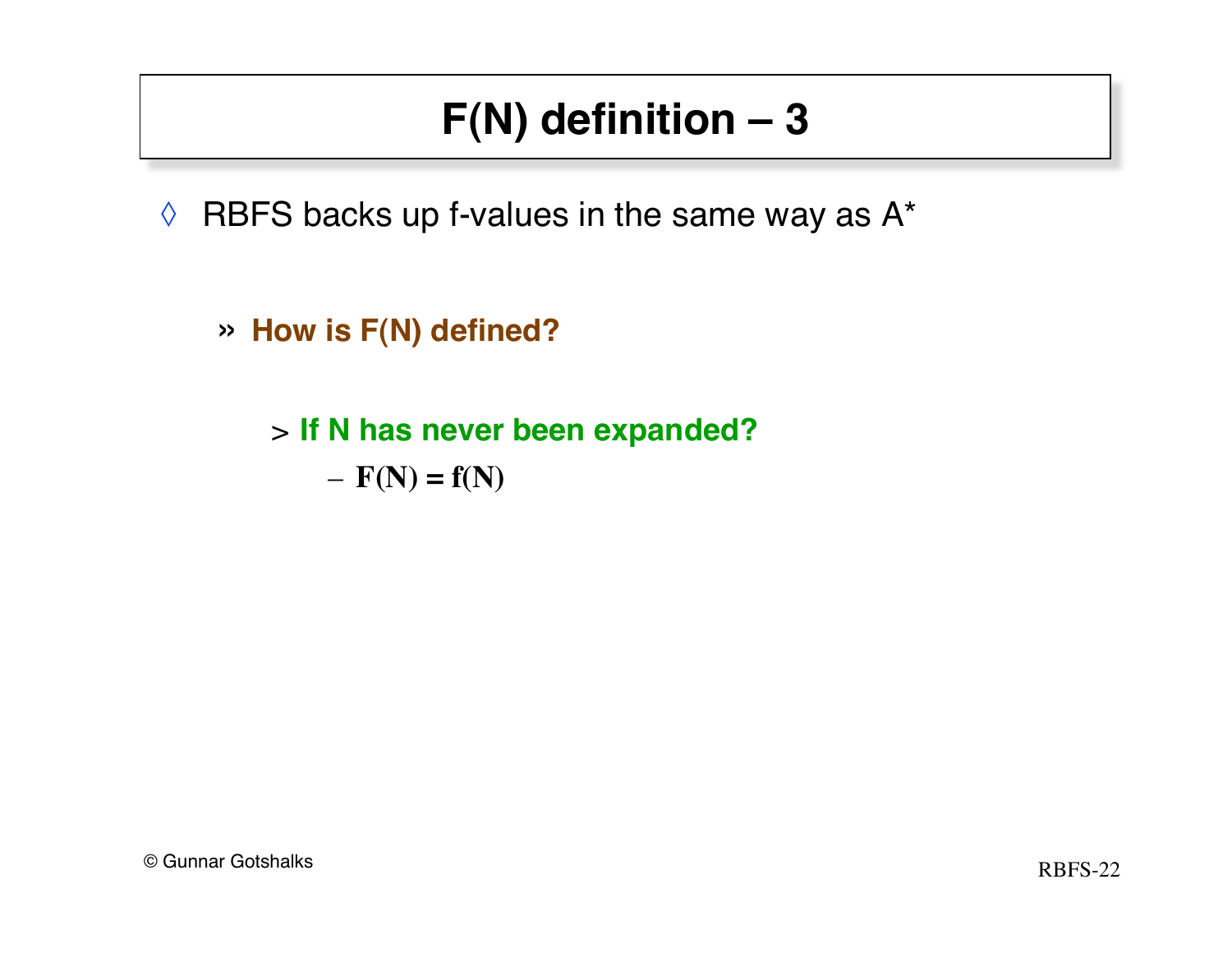- $\Diamond$  RBFS backs up f-values in the same way as A\*
	- » **How is F(N) defined?**
		- > **If N has never been expanded?**  $- F(N) = f(N)$
		- > **If N has been expanded?**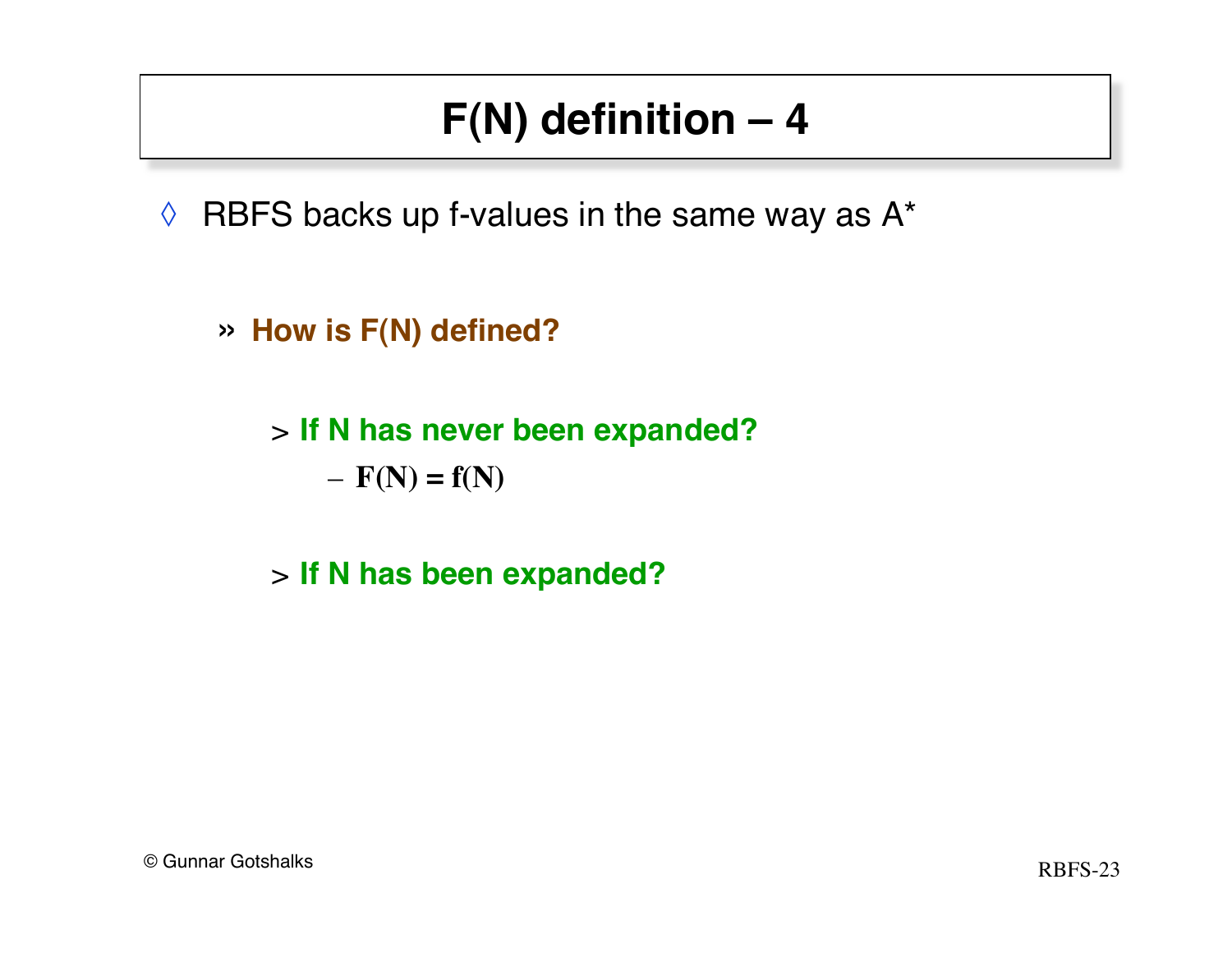- $\Diamond$  RBFS backs up f-values in the same way as A\*
	- » **How is F(N) defined?**
		- > **If N has never been expanded?**  $- F(N) = f(N)$

#### > **If N has been expanded?**

- $F(N) = min ( F ( S<sub>j</sub> ) )$
- **Where Sj are the subtrees of N**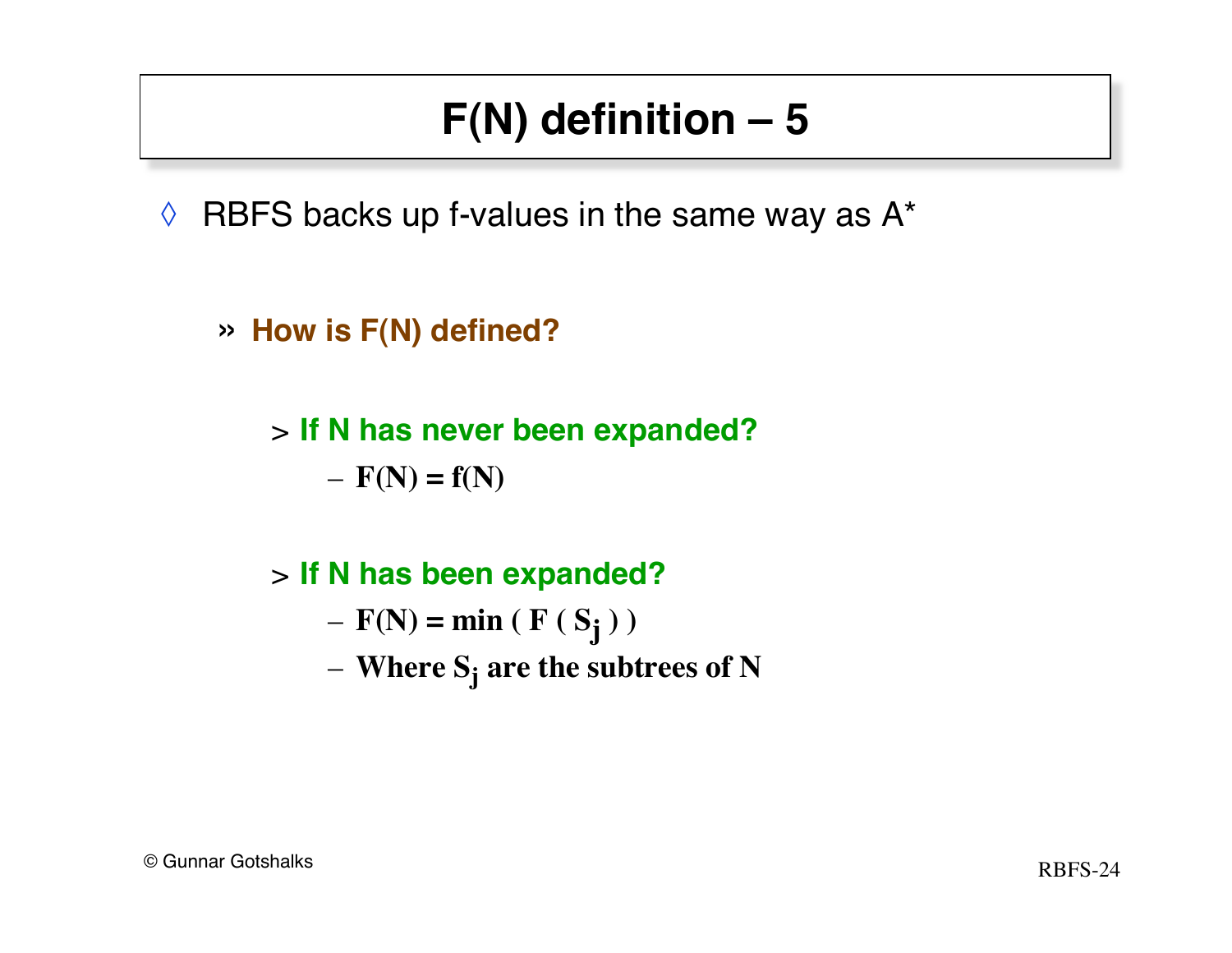» **How does RBFS explore subtrees?**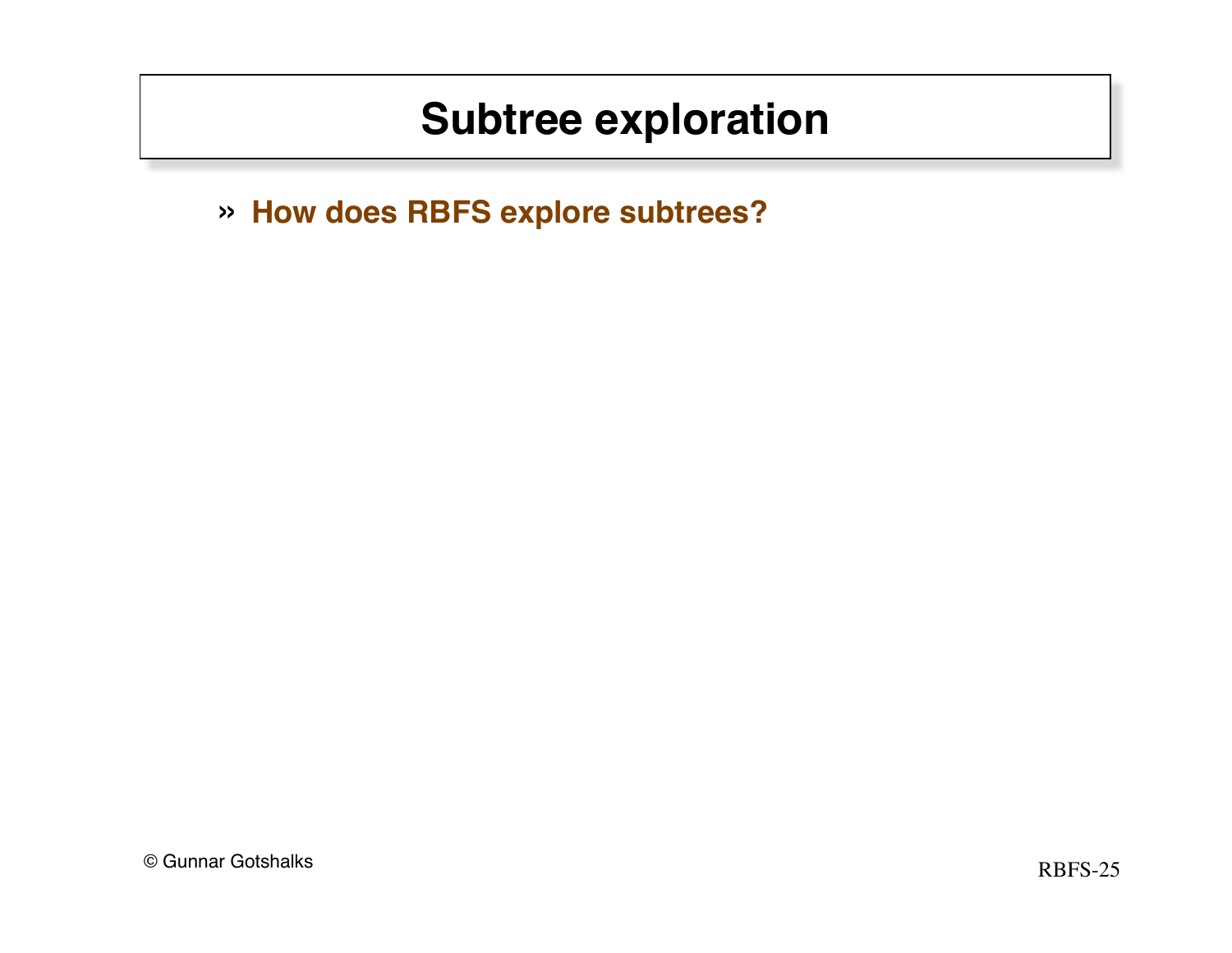» **How does RBFS explore subtrees?**

> **As in A\*, within a given f-bound**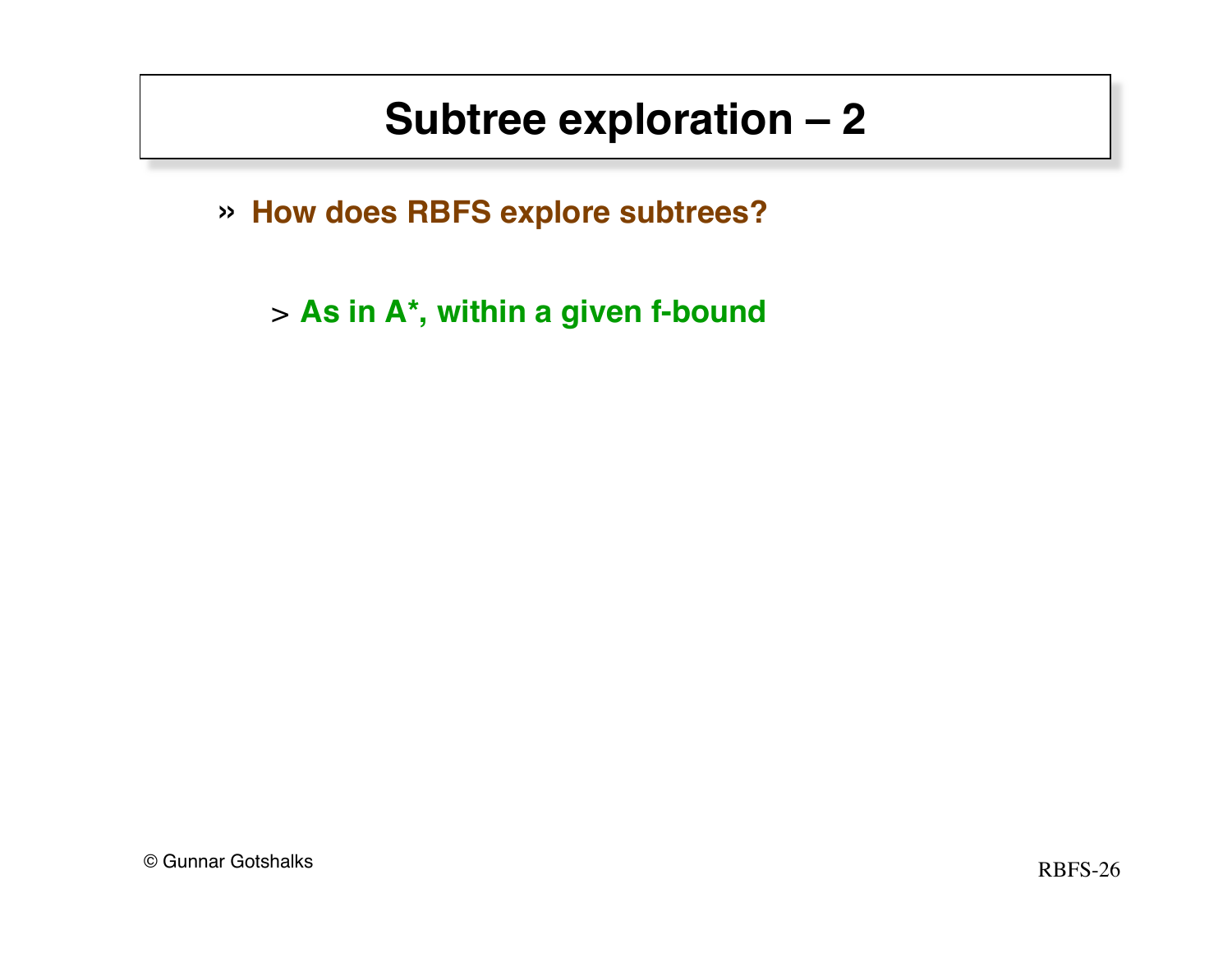» **How does RBFS explore subtrees?**

> **As in A\*, within a given f-bound**

» **How is the bound determined?**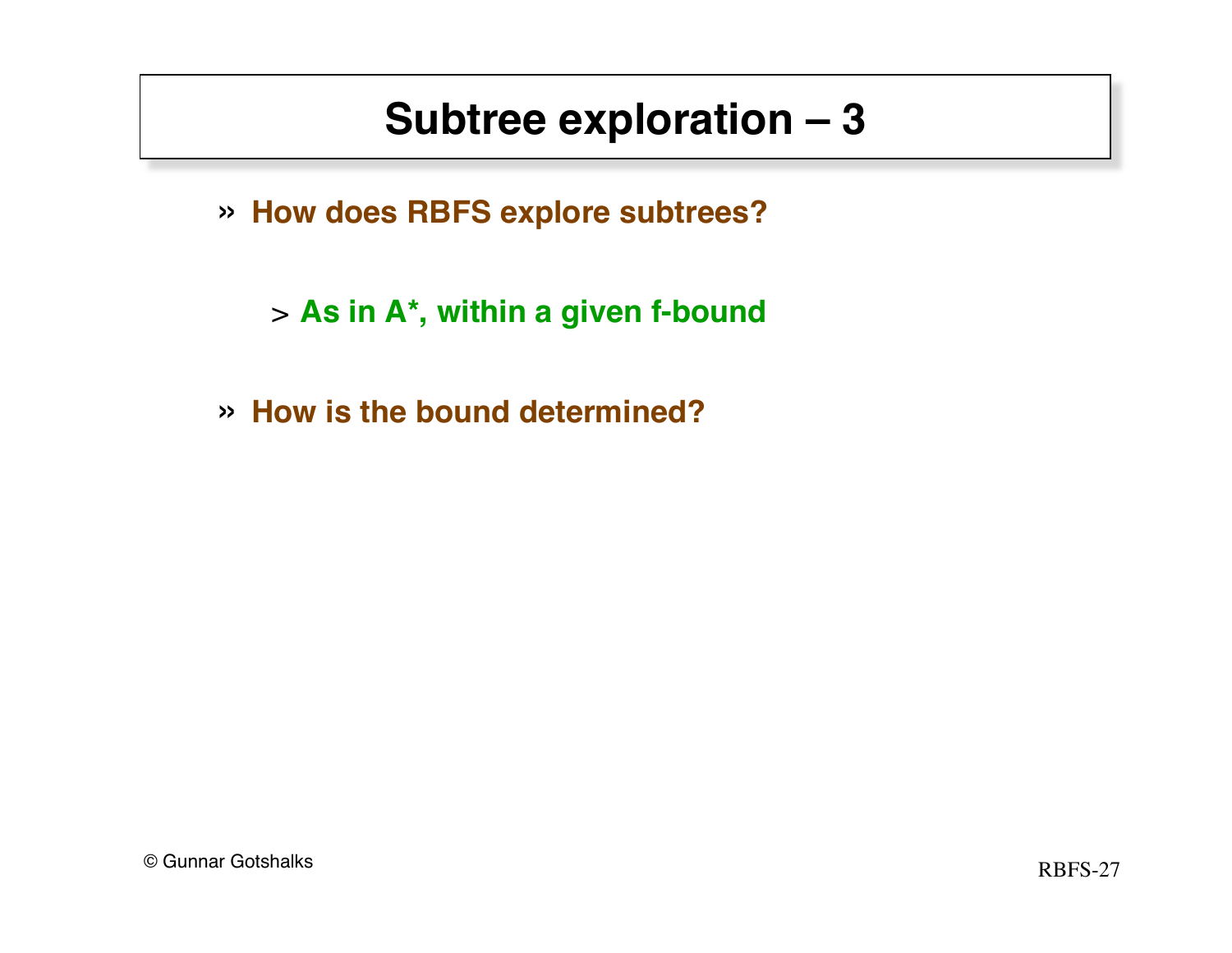## **RBFS subtree exploration – 4**

» **How does RBFS explore subtrees?**

> **As in A\*, within a given f-bound**

- » **How is the bound determined?**
	- > **From the F-values of the siblings along the current search path**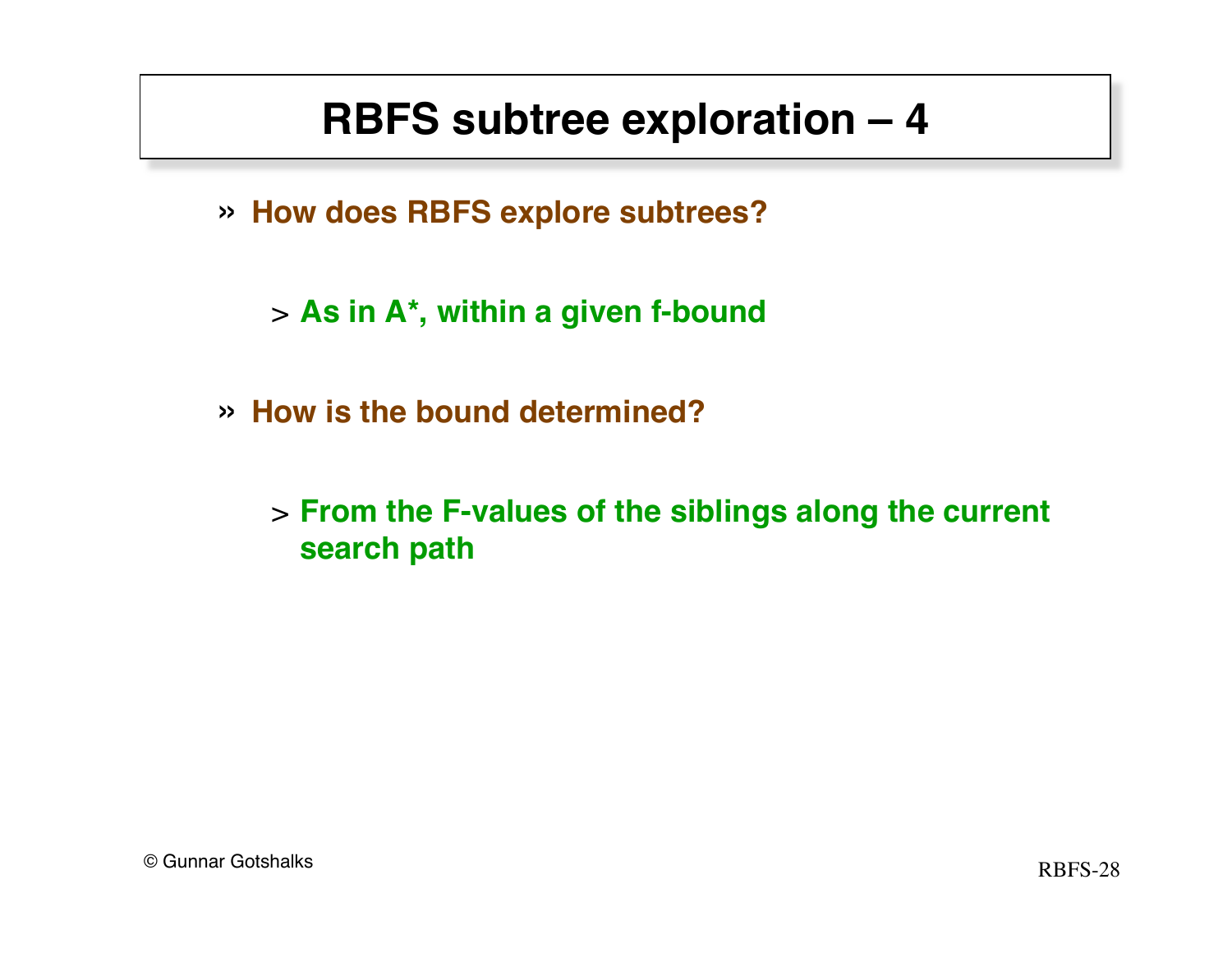- » **How does RBFS explore subtrees?**
	- > **As in A\*, within a given f-bound**
- » **How is the bound determined?**
	- > **From the F-values of the siblings along the current search path**
	- > **The smallest F-value**
		- **The closest competitor**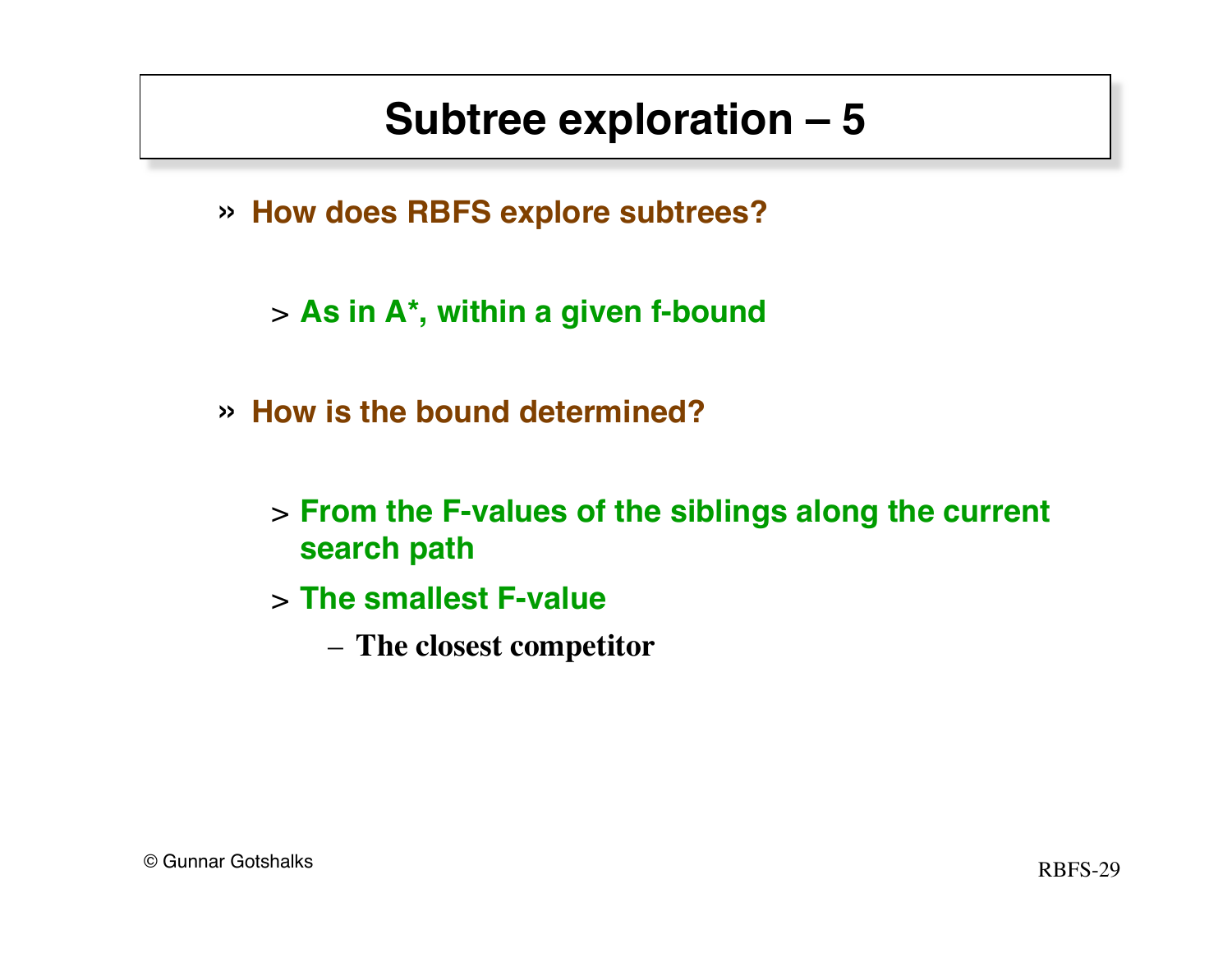◊ Suppose N is currently the best node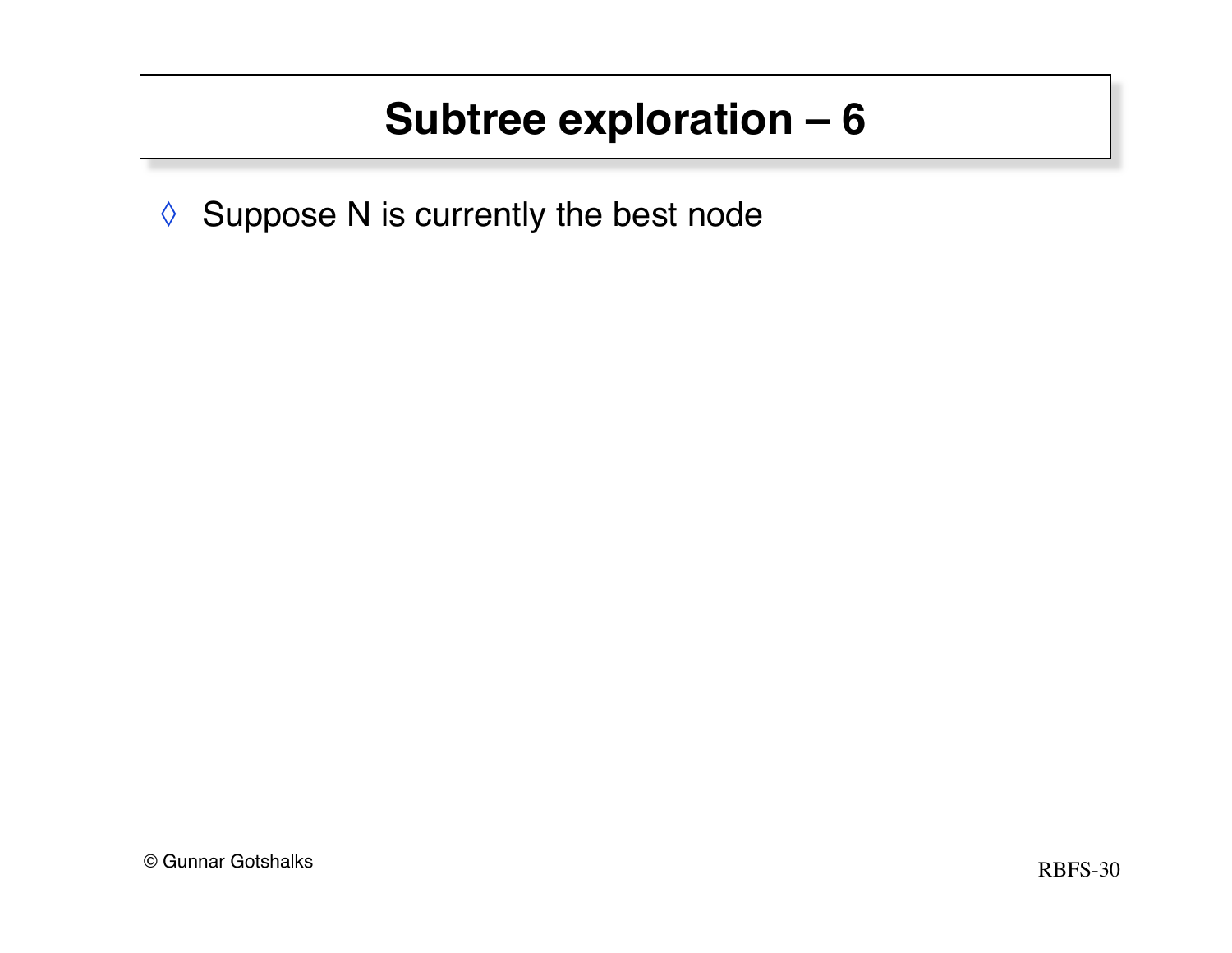- ◊ Suppose N is currently the best node
	- > **N is expanded**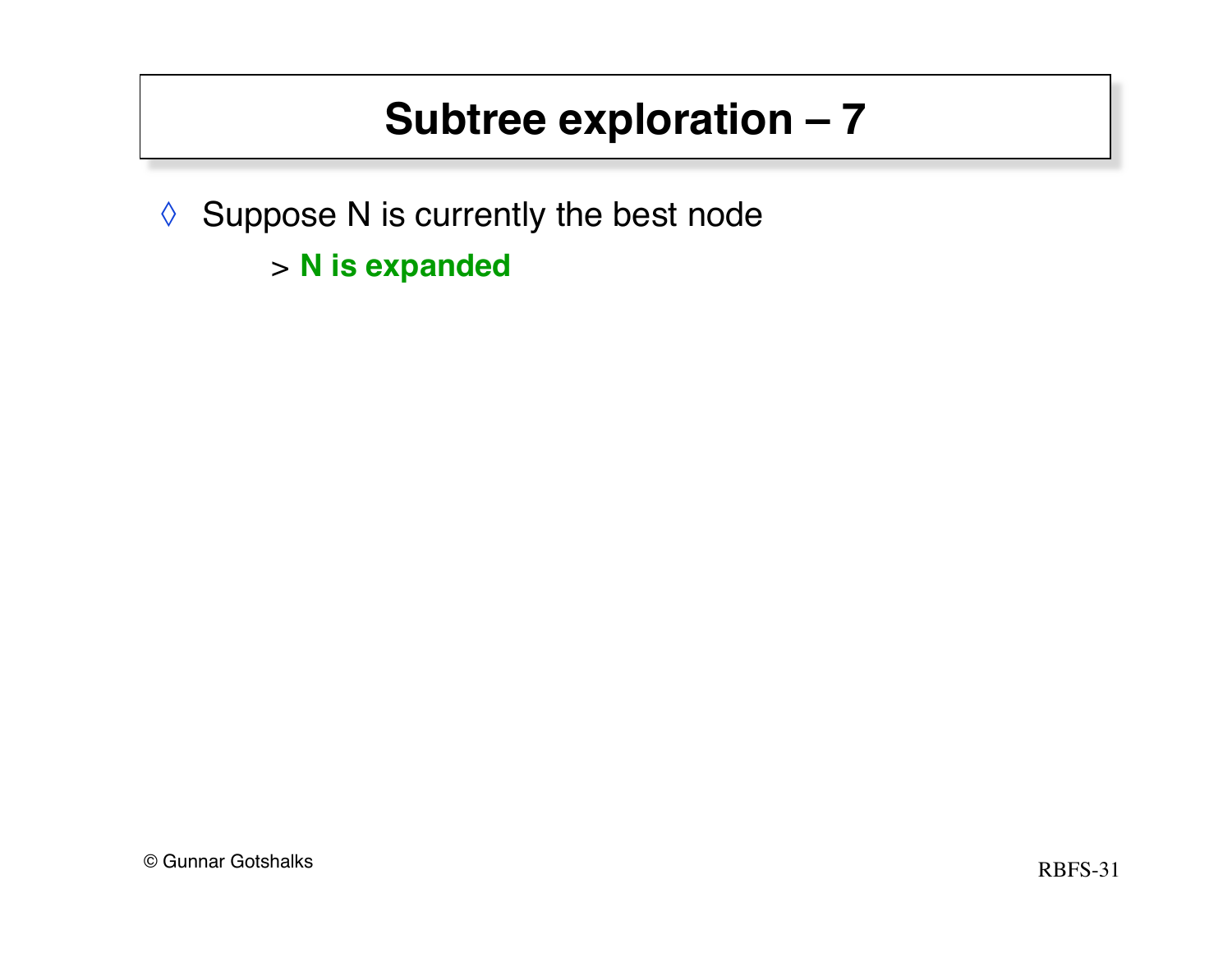- ◊ Suppose N is currently the best node
	- > **N is expanded**
	- > **N's children are expanded**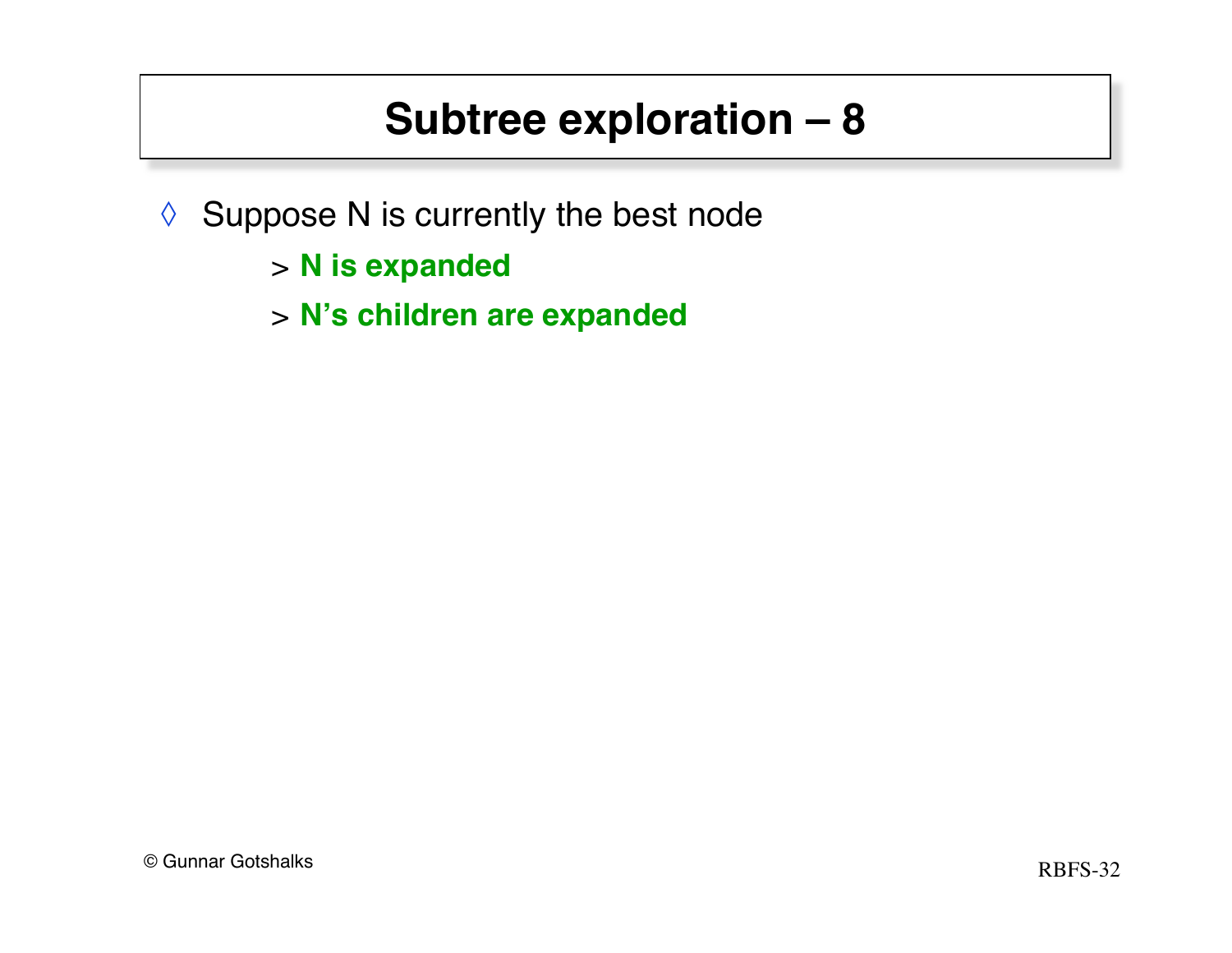- ◊ Suppose N is currently the best node
	- > **N is expanded**
	- > **N's children are expanded**
	- » **Until when?**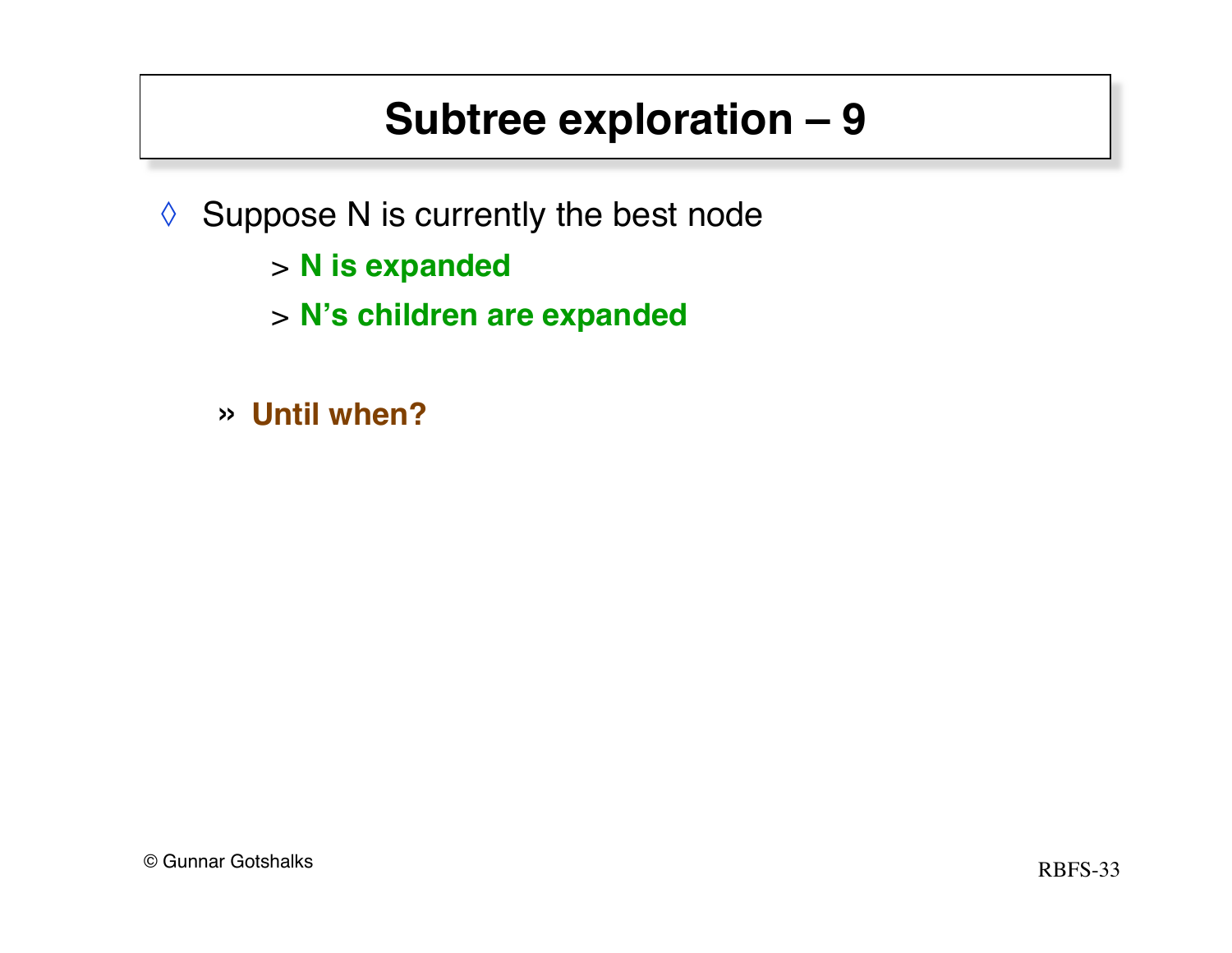- ◊ Suppose N is currently the best node
	- > **N is expanded**
	- > **N's children are expanded**
	- » **Until when?**
		- > **F(N) > Bound**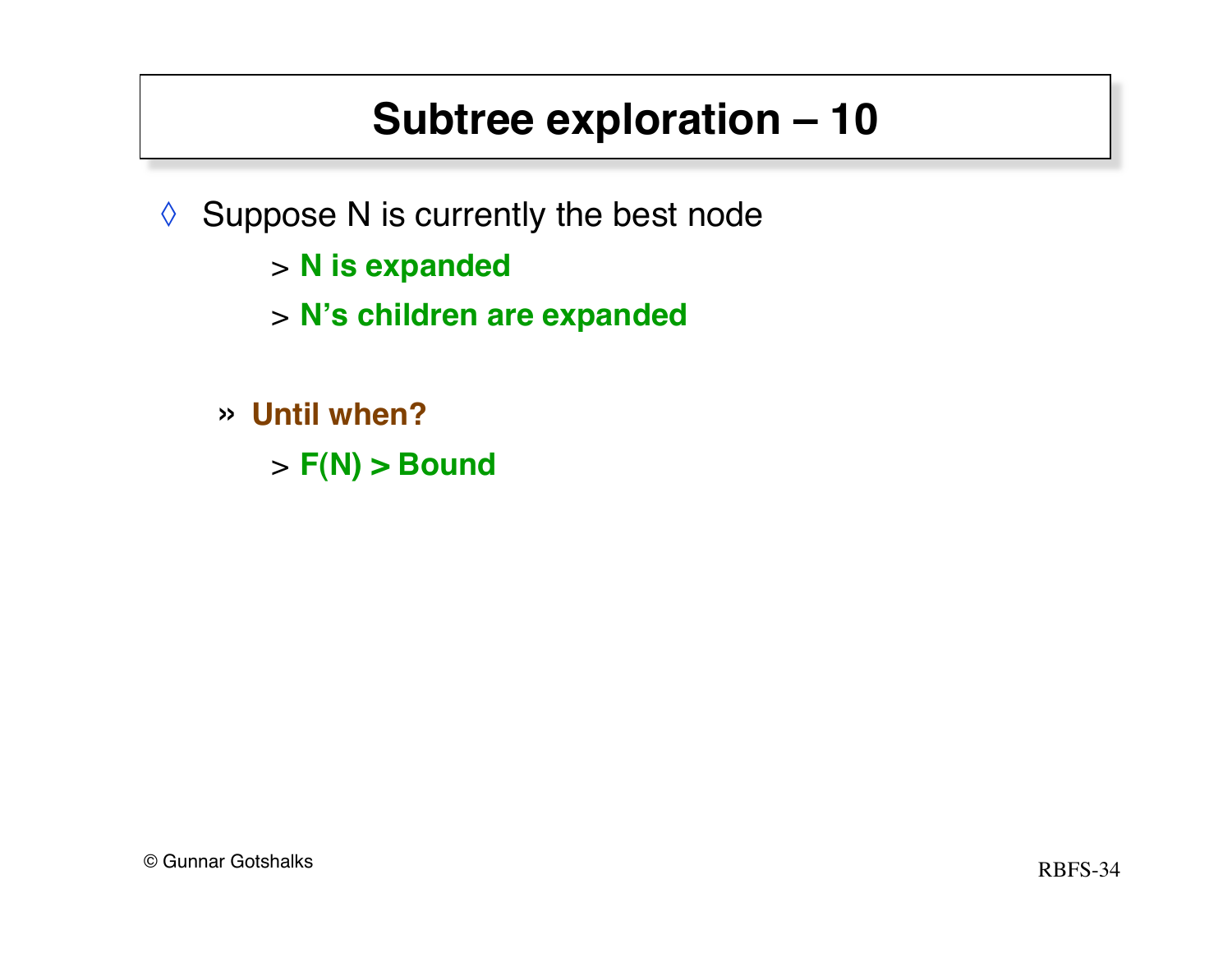- ◊ Suppose N is currently the best node
	- > **N is expanded**
	- > **N's children are expanded**
	- » **Until when?**
		- > **F(N) > Bound**
	- » **Then what happens?**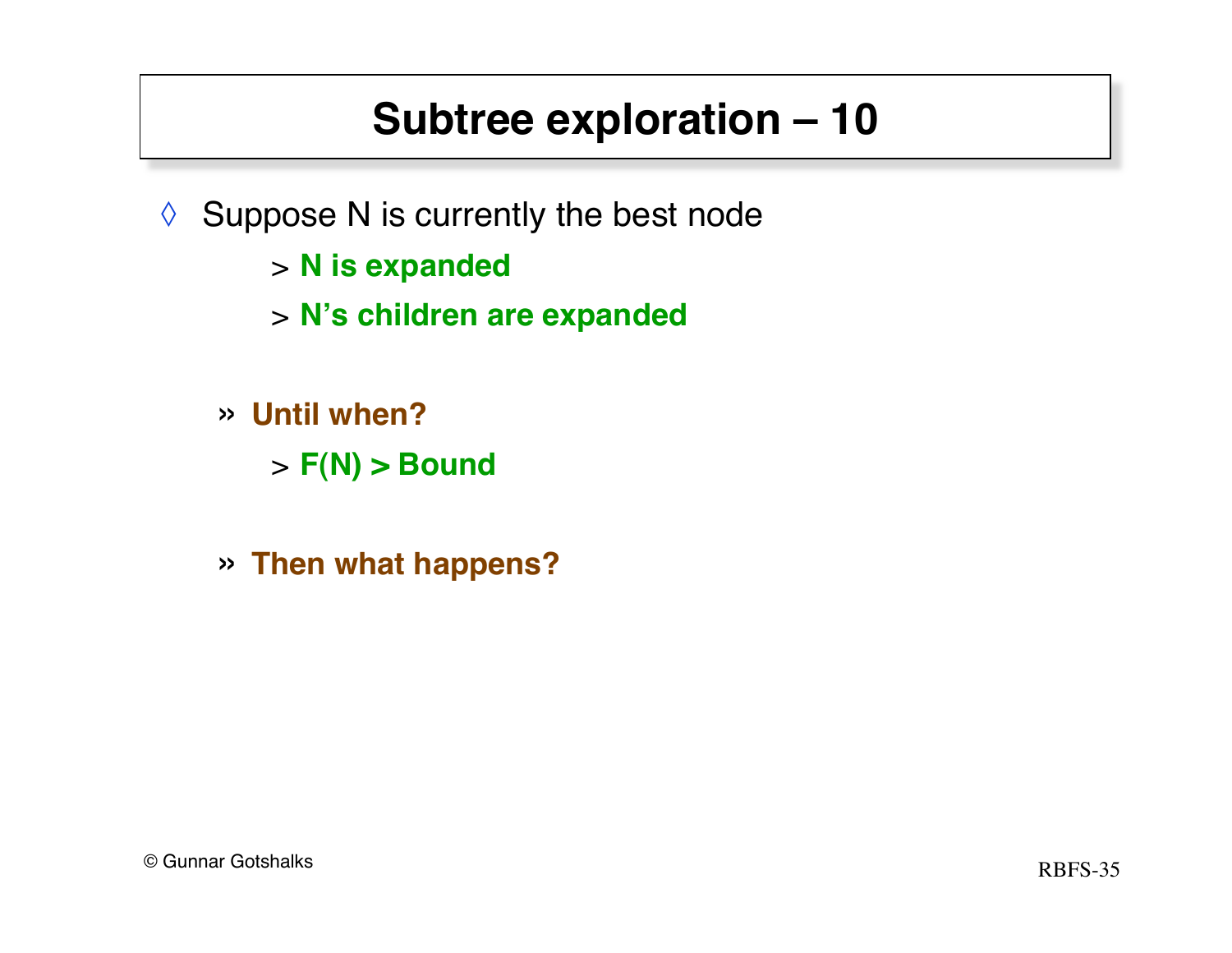- ◊ Suppose N is currently the best node
	- > **N is expanded**
	- > **N's children are expanded**
	- » **Until when?**
		- > **F(N) > Bound**
	- » **Then what happens?**
		- > **Nodes below N are forgotten**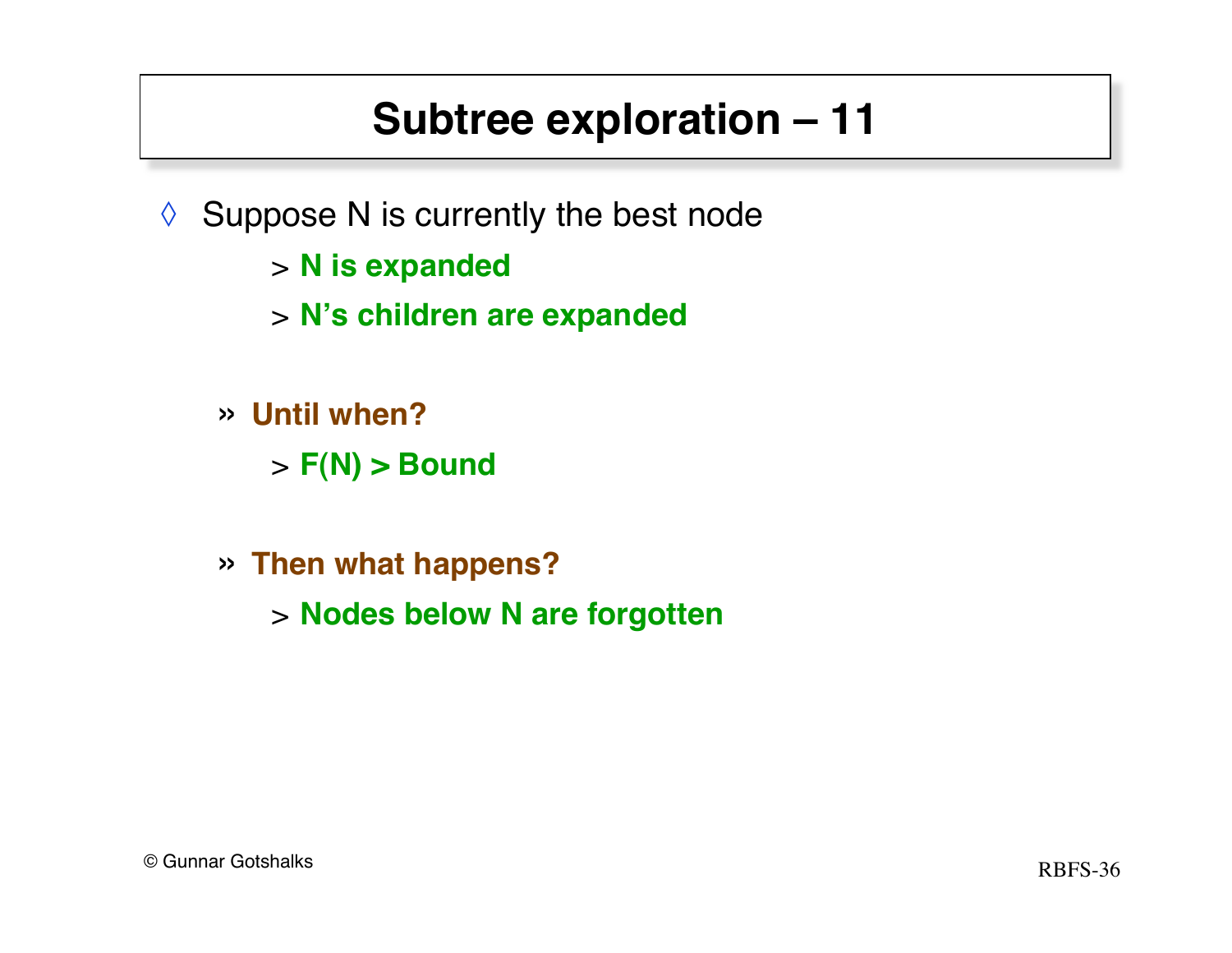- $\Diamond$  Suppose N is currently the best node
	- > **N is expanded**
	- > **N's children are expanded**
	- » **Until when?**
		- > **F(N) > Bound**
	- » **Then what happens?**
		- > **Nodes below N are forgotten**
		- > **N's F-value is updated**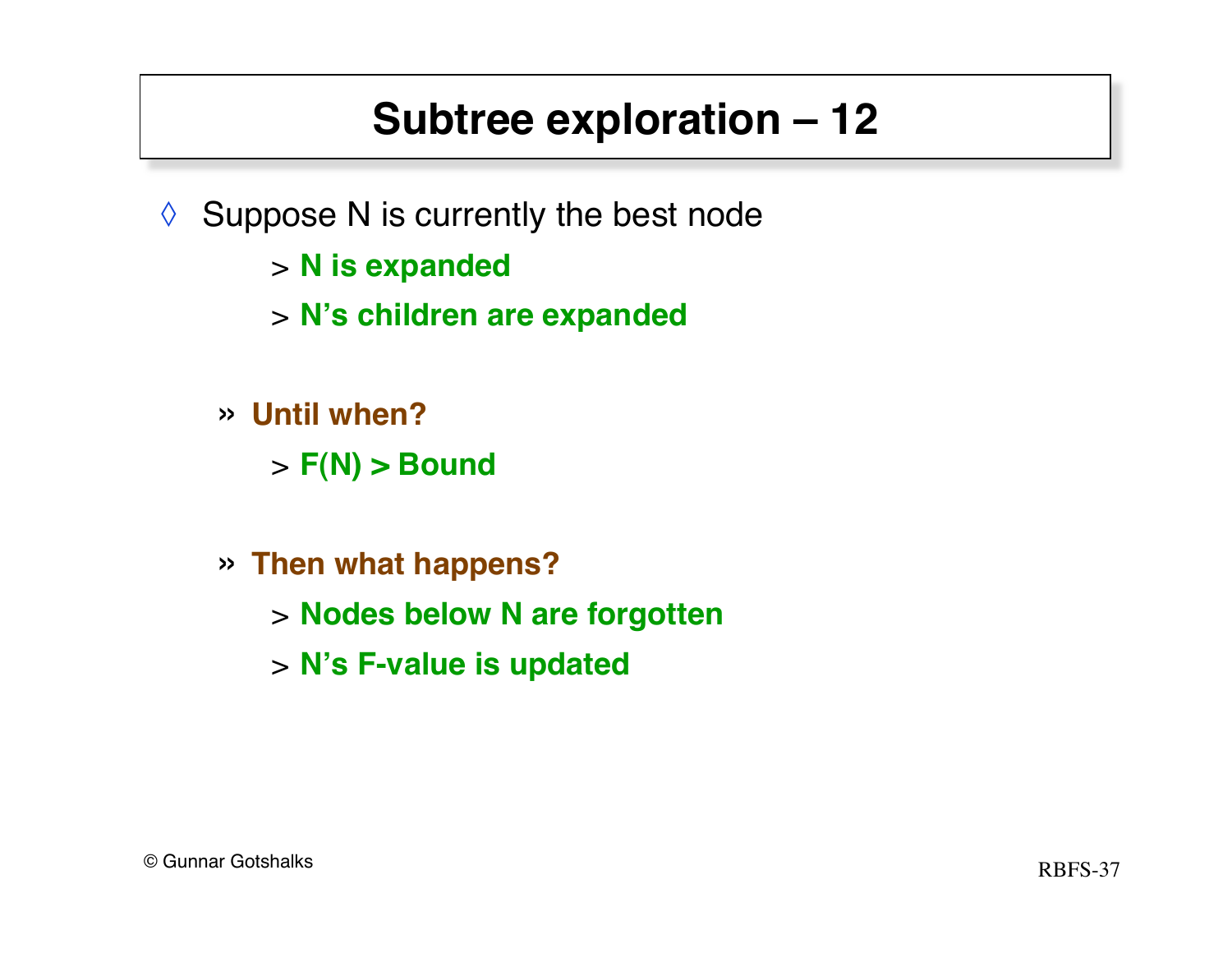- ◊ Suppose N is currently the best node
	- > **N is expanded**
	- > **N's children are expanded**
	- » **Until when?**
		- > **F(N) > Bound**
	- » **Then what happens?**
		- > **Nodes below N are forgotten**
		- > **N's F-value is updated**
		- > **RBFS selects which node to expand next**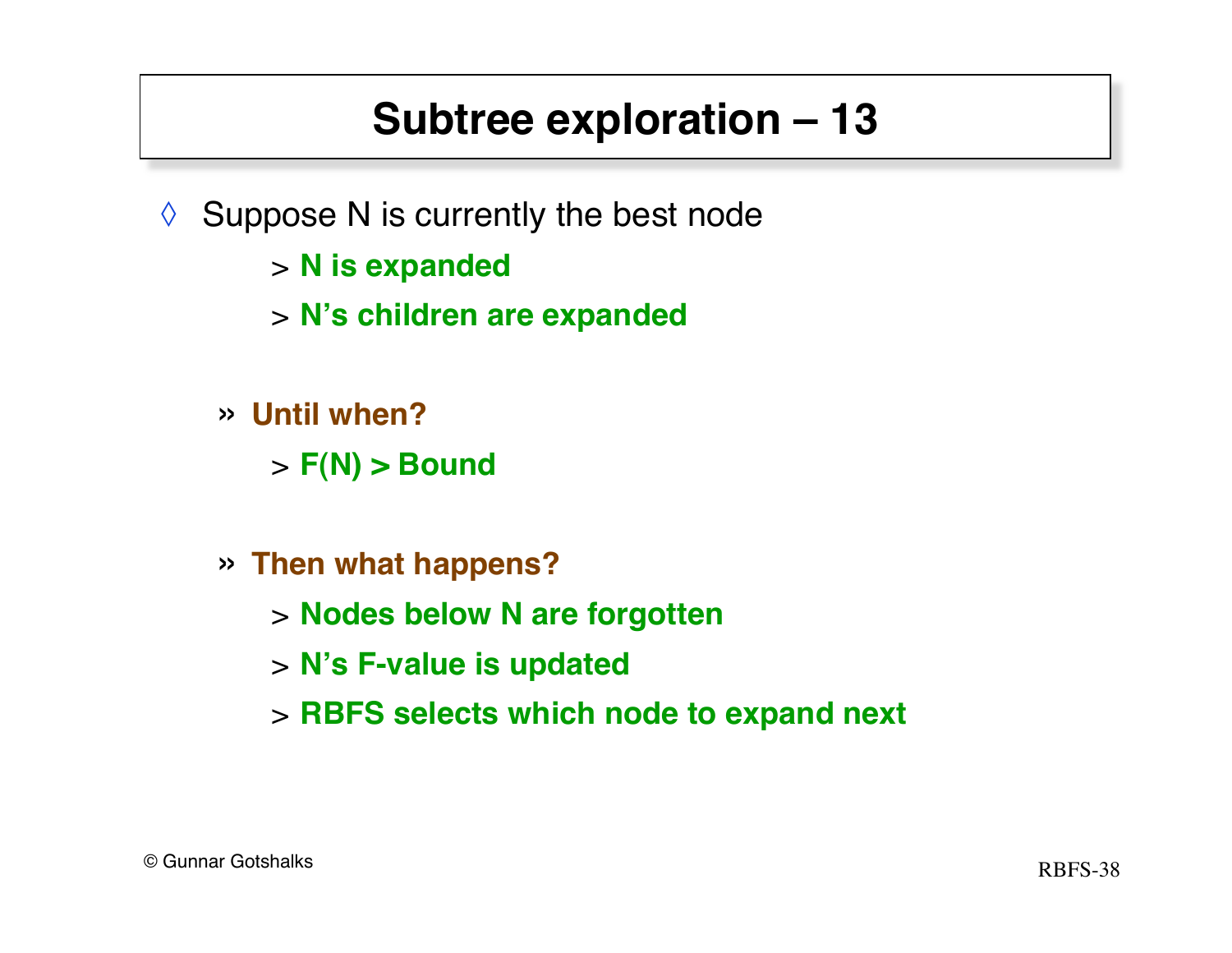◊ F-values can be inherited from a node's parents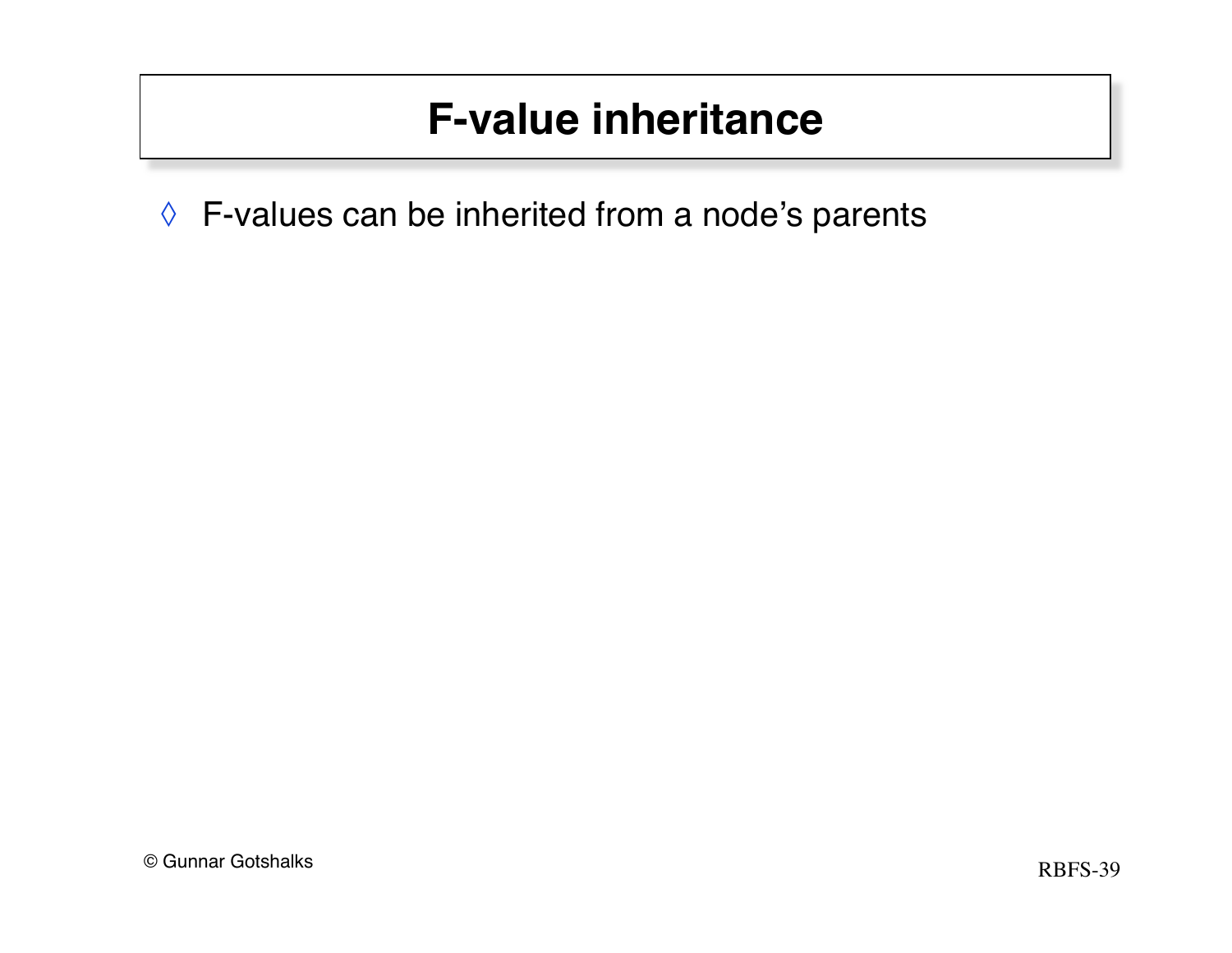- ◊ F-values can be inherited from a node's parents
- ◊ Let N be a node about to be expanded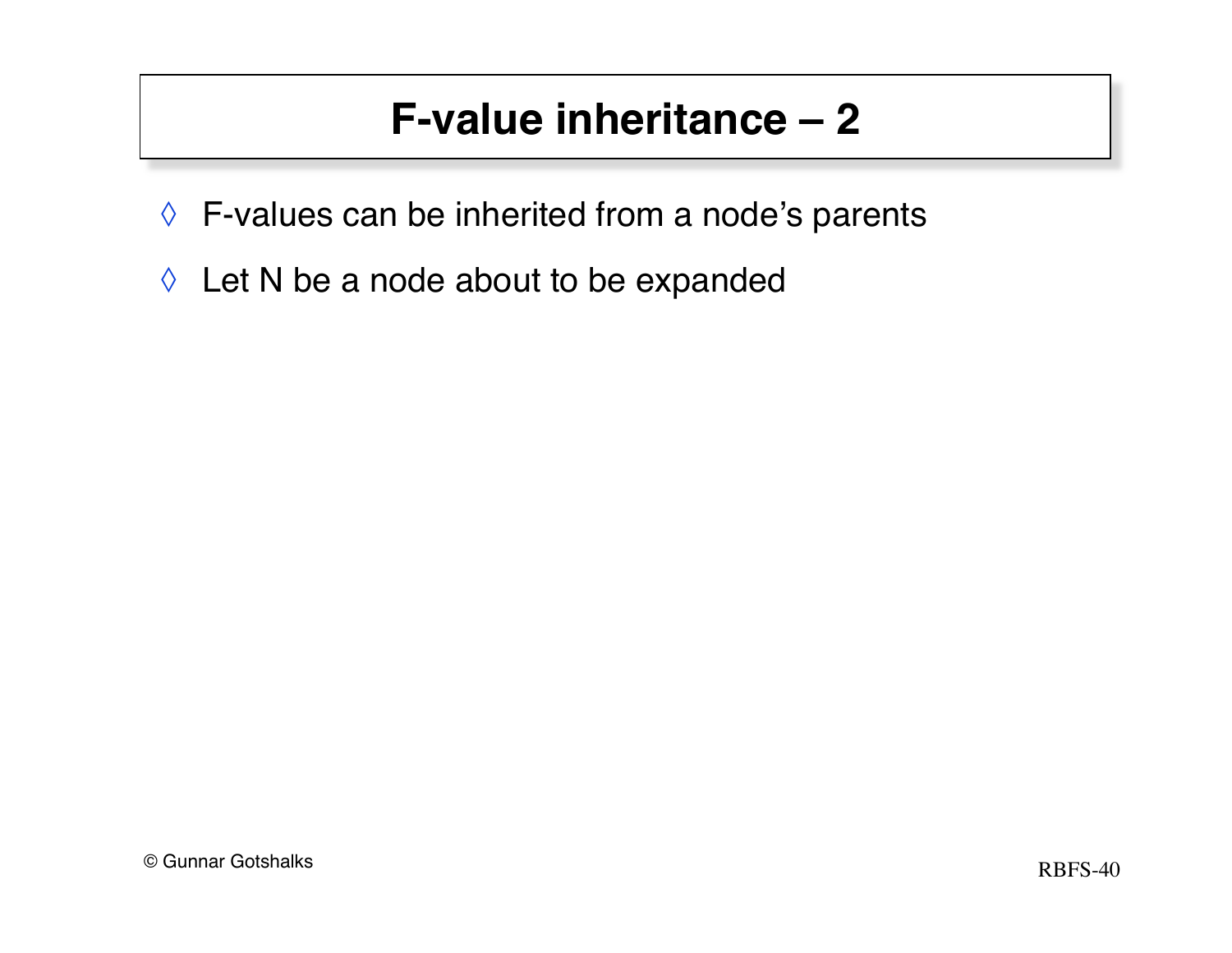- $\Diamond$  F-values can be inherited from a node's parents
- ◊ Let N be a node about to be expanded » **If F(N) > f(N) then N had already been expanded**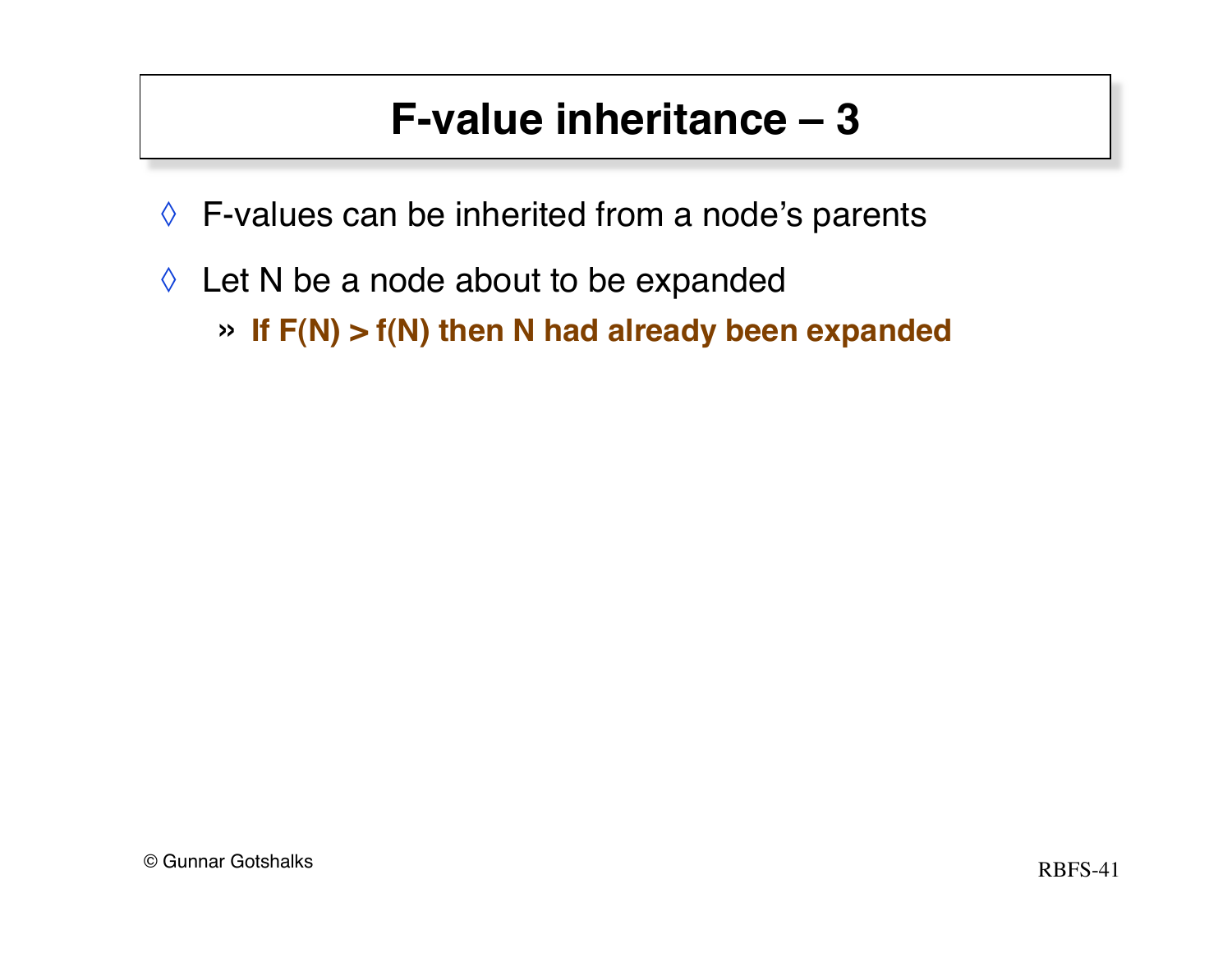- $\Diamond$  F-values can be inherited from a node's parents
- $\Diamond$  Let N be a node about to be expanded
	- » **If F(N) > f(N) then N had already been expanded**
	- » **F(N) was determined from N's children**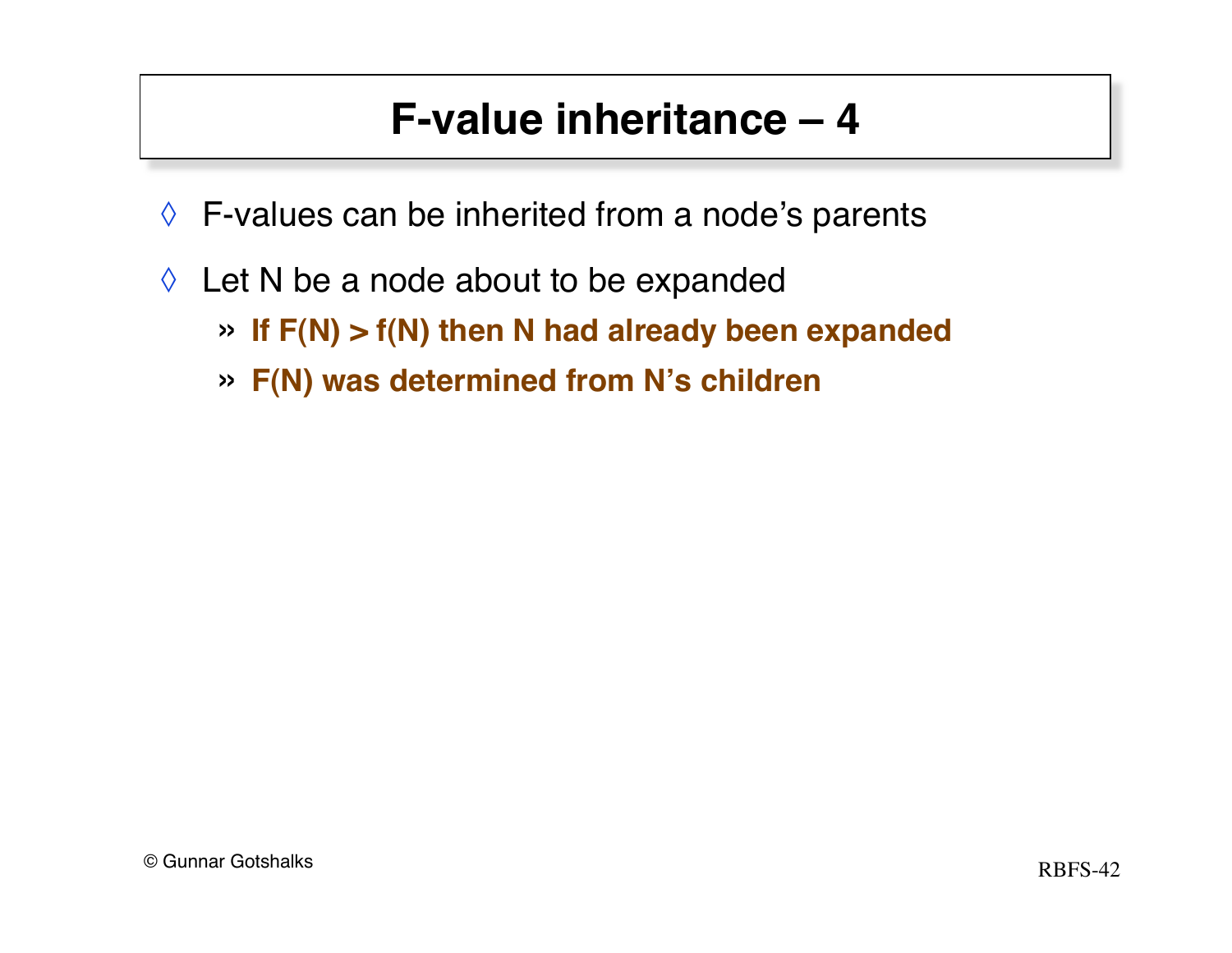- $\Diamond$  F-values can be inherited from a node's parents
- $\Diamond$  Let N be a node about to be expanded
	- » **If F(N) > f(N) then N had already been expanded**
	- » **F(N) was determined from N's children**
	- » **Children have been removed from memory**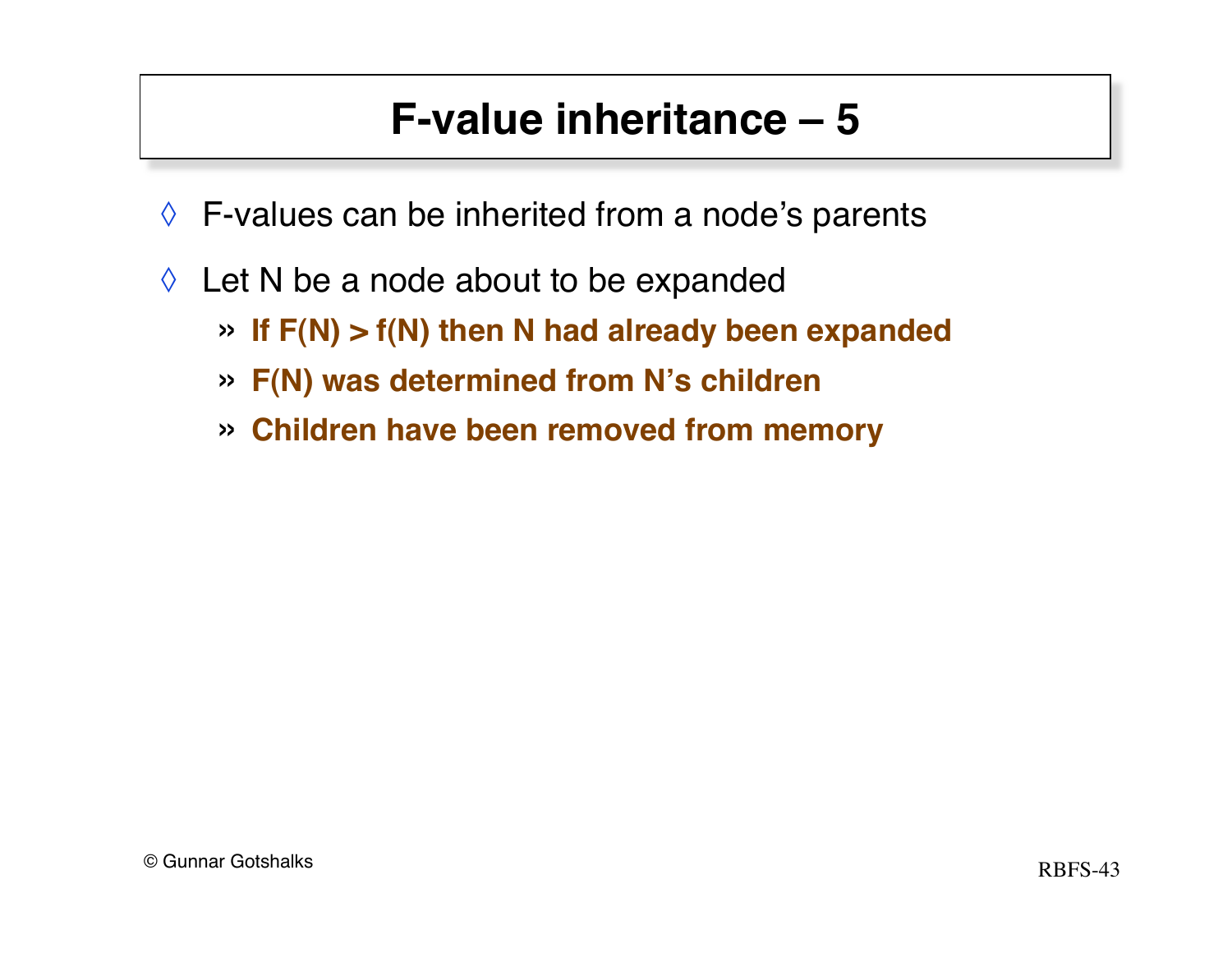- $\Diamond$  F-values can be inherited from a node's parents
- $\Diamond$  Let N be a node about to be expanded
	- » **If F(N) > f(N) then N had already been expanded**
	- » **F(N) was determined from N's children**
	- » **Children have been removed from memory**
- $\Diamond$  Suppose a child N<sub>k</sub> of N is generated again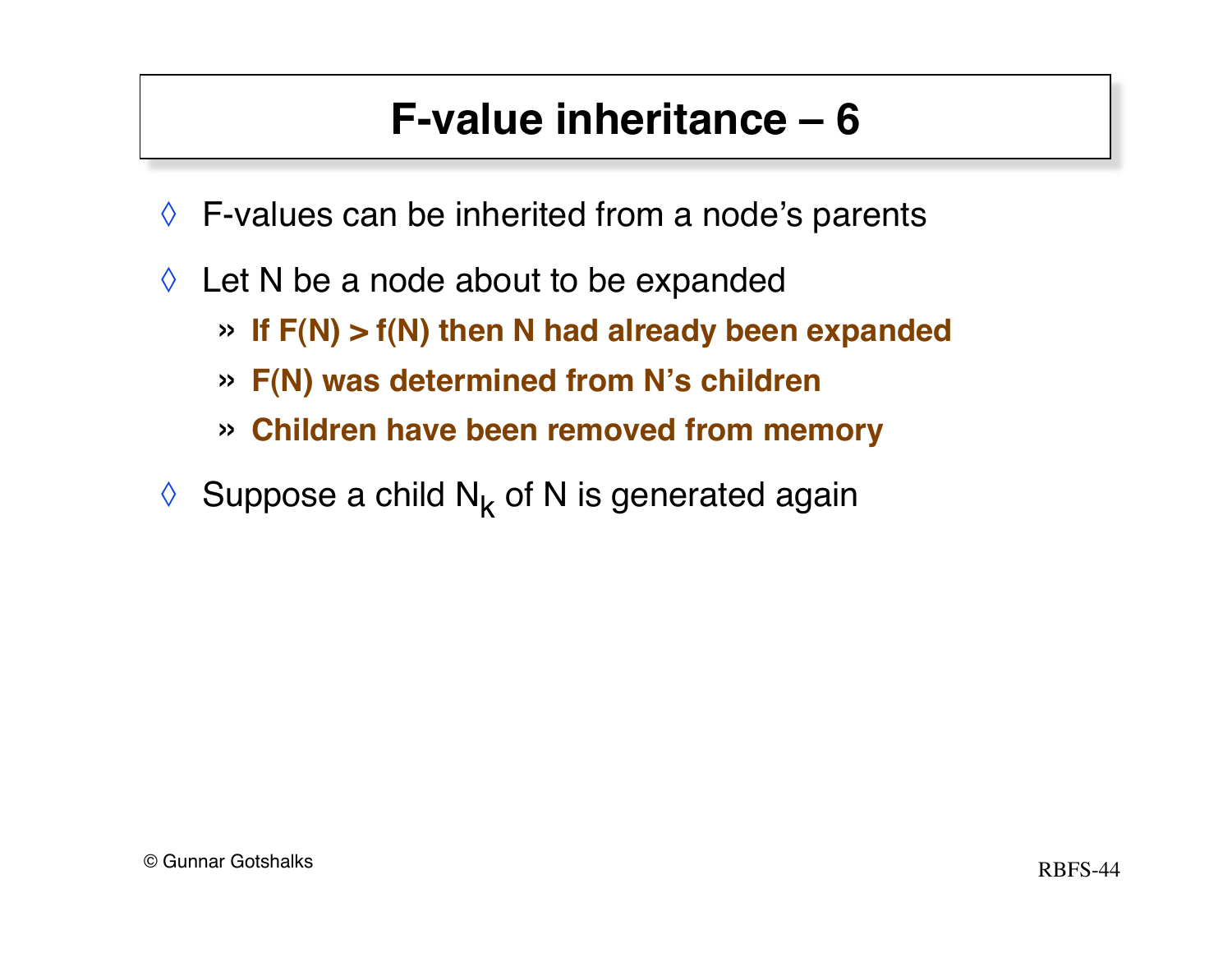- $\Diamond$  F-values can be inherited from a node's parents
- $\Diamond$  Let N be a node about to be expanded
	- » **If F(N) > f(N) then N had already been expanded**
	- » **F(N) was determined from N's children**
	- » **Children have been removed from memory**
- $\Diamond$  Suppose a child N<sub>k</sub> of N is generated again
	- $\gg$  **Compute f(N<sub>k</sub>)**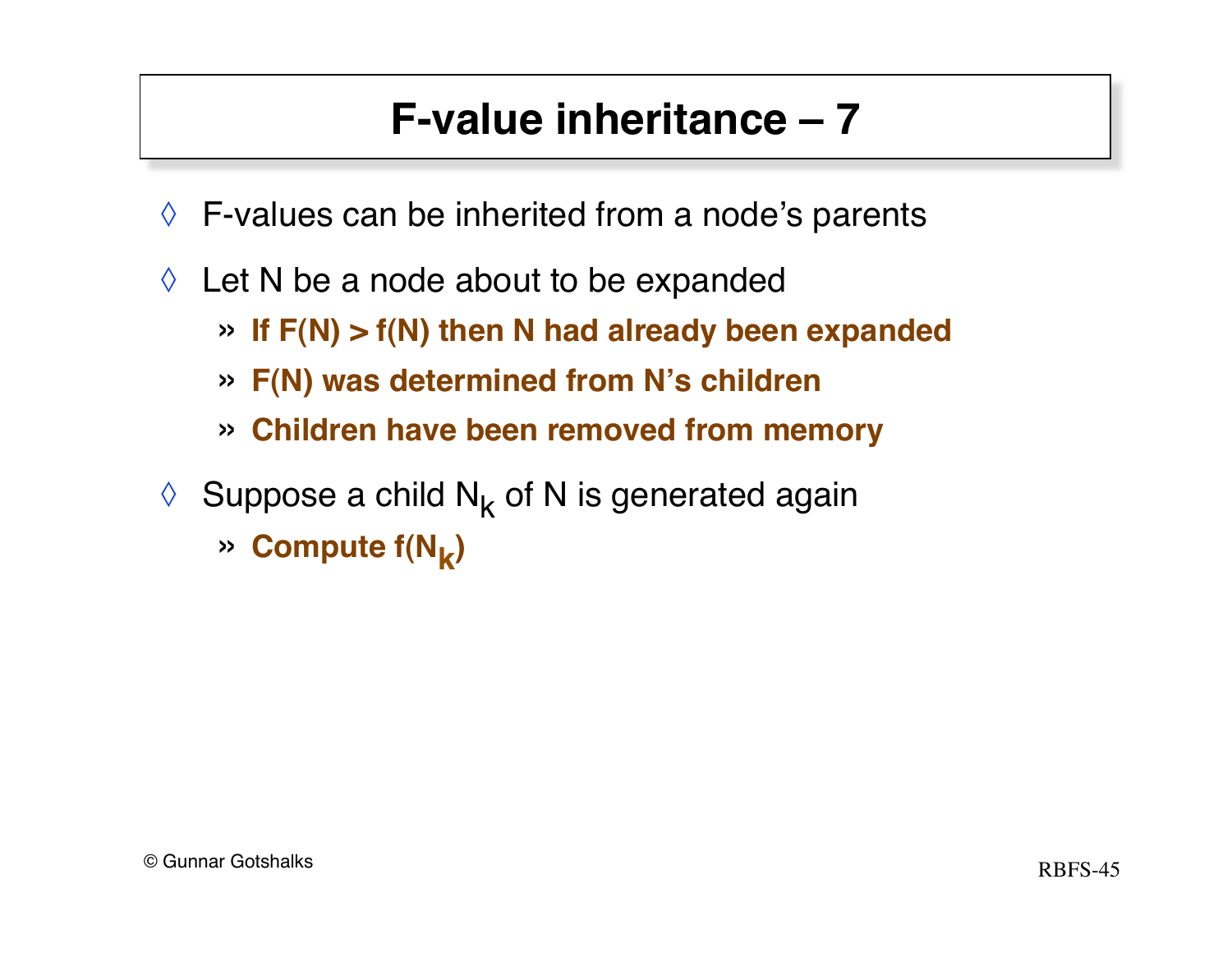- ◊ F-values can be inherited from a node's parents
- ◊ Let N be a node about to be expanded
	- » **If F(N) > f(N) then N had already been expanded**
	- » **F(N) was determined from N's children**
	- » **Children have been removed from memory**
- $\Diamond$  Suppose a child N<sub>k</sub> of N is generated again
	- $\gg$  **Compute f(N<sub>k</sub>)**
	- $\mathcal{P}$  **F(N<sub>k</sub>) = max ( F(N)**,  $f(N_k)$ )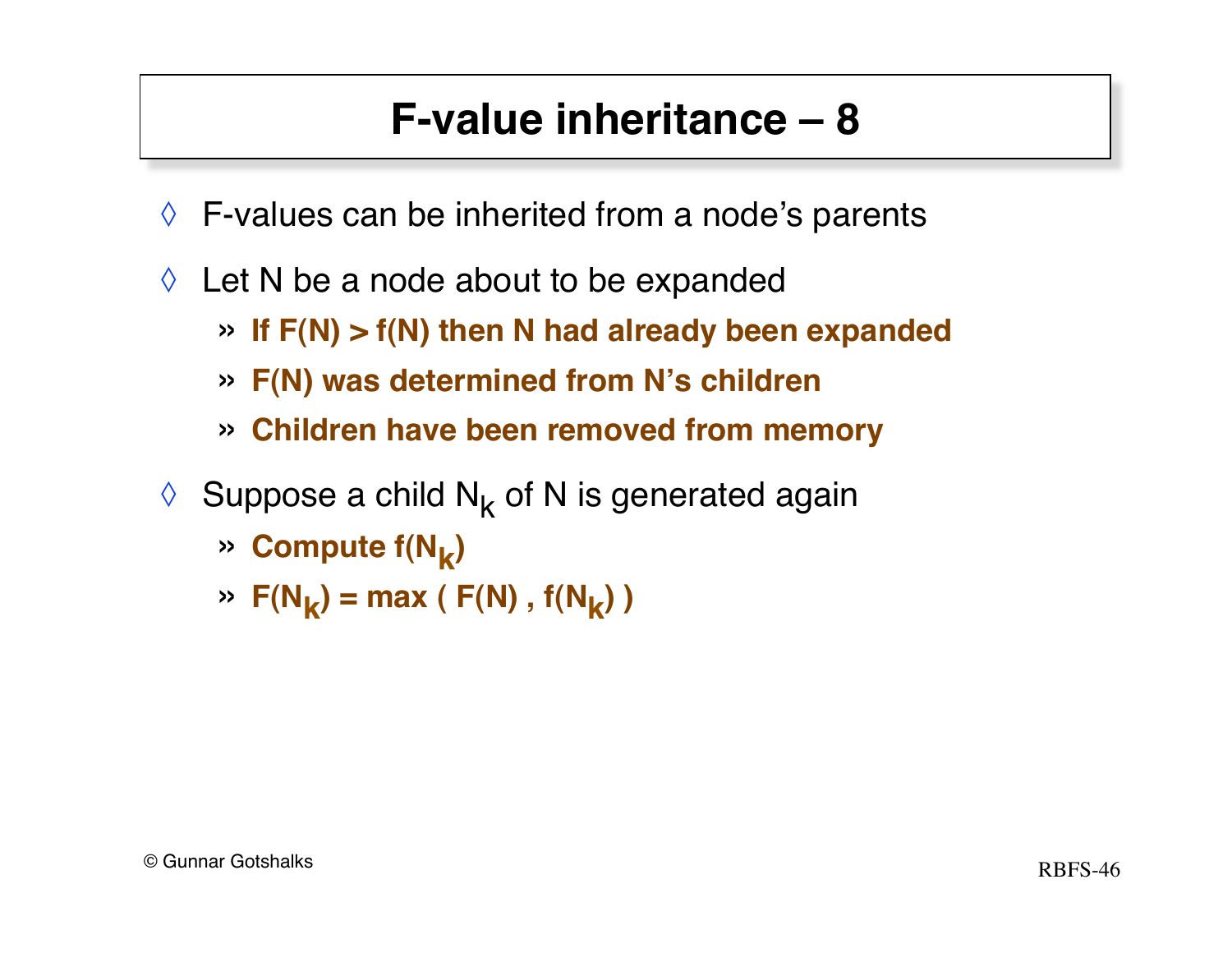- $\Diamond$  F-values can be inherited from a node's parents
- $\Diamond$  Let N be a node about to be expanded
	- » **If F(N) > f(N) then N had already been expanded**
	- » **F(N) was determined from N's children**
	- » **Children have been removed from memory**
- $\Diamond$  Suppose a child N<sub>k</sub> of N is generated again
	- » **Compute f(Nk)**
	- $\mathcal{P}$  **F(N<sub>k</sub>) = max ( F(N)**,  $f(N_k)$  )
		- <sup>&</sup>gt; **Nk 's F-value can be inherited from N**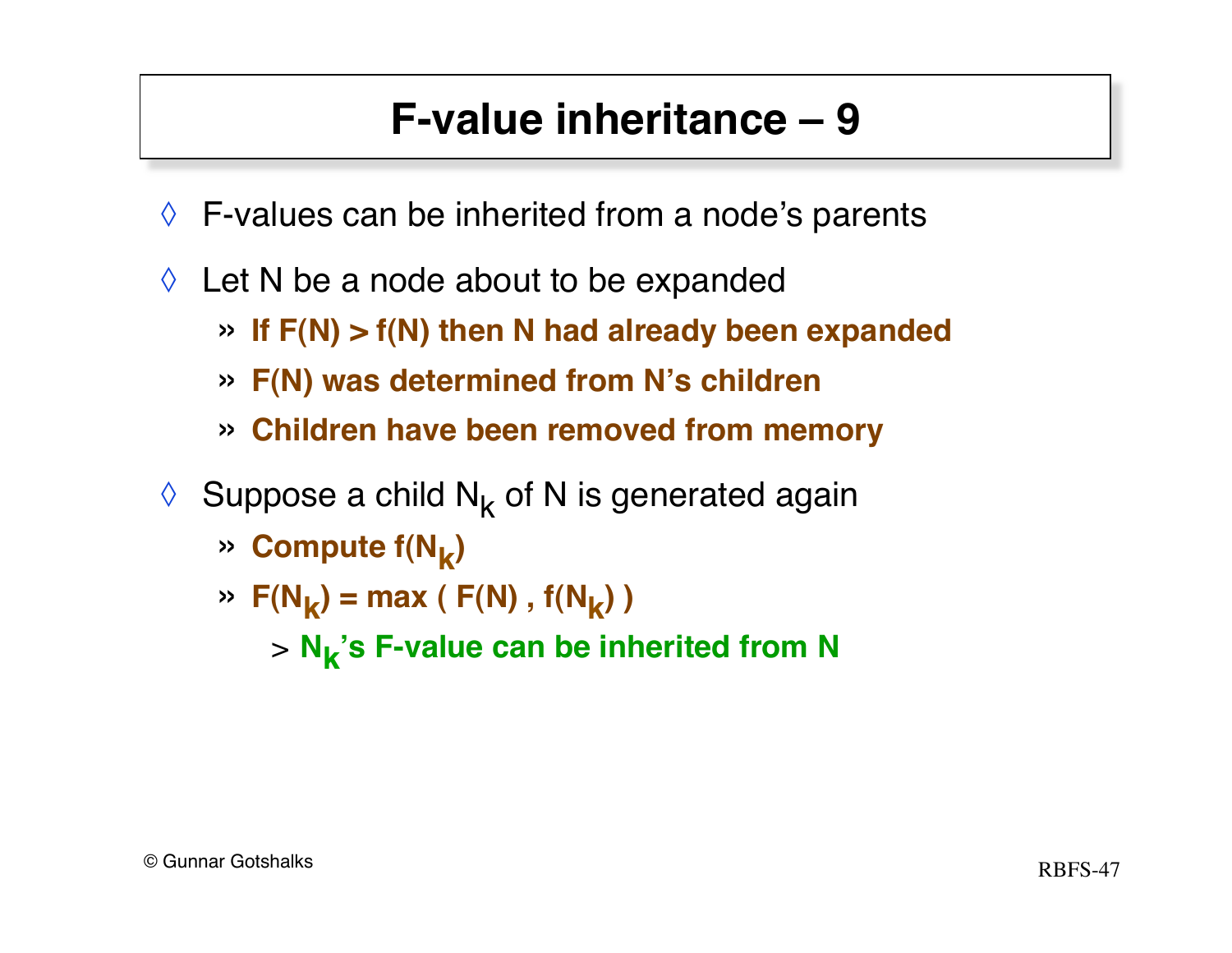- $\Diamond$  F-values can be inherited from a node's parents
- $\Diamond$  Let N be a node about to be expanded
	- » **If F(N) > f(N) then N had already been expanded**
	- » **F(N) was determined from N's children**
	- » **Children have been removed from memory**
- $\Diamond$  Suppose a child N<sub>k</sub> of N is generated again
	- » **Compute f(Nk)**
	- $\mathcal{P}$  **F(N<sub>k</sub>) = max ( F(N)**,  $f(N_k)$  )
		- <sup>&</sup>gt; **Nk 's F-value can be inherited from N**
			- $N_k$  was generated earlier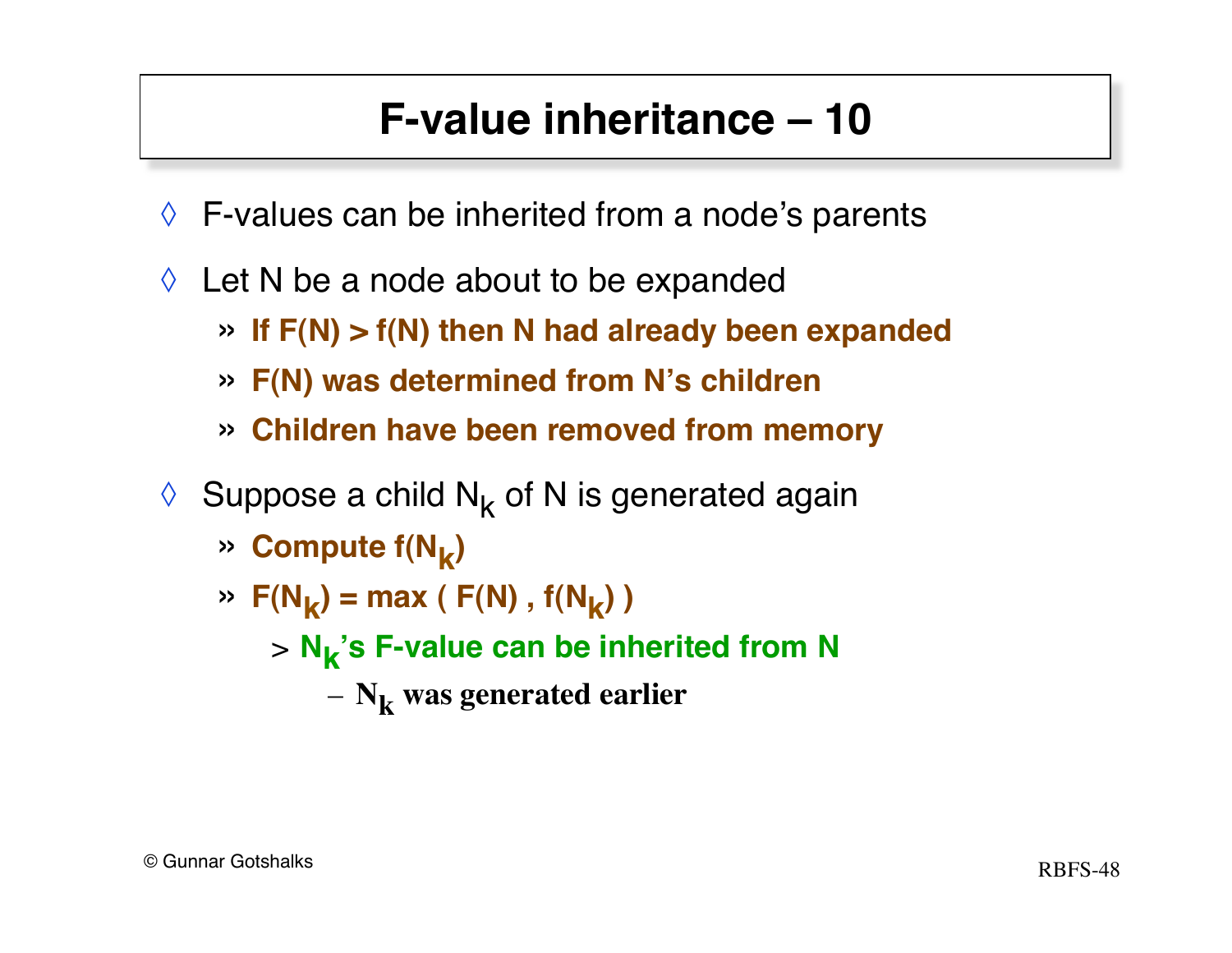- $\Diamond$  F-values can be inherited from a node's parents
- $\Diamond$  Let N be a node about to be expanded
	- » **If F(N) > f(N) then N had already been expanded**
	- » **F(N) was determined from N's children**
	- » **Children have been removed from memory**
- $\Diamond$  Suppose a child N<sub>k</sub> of N is generated again
	- » **Compute f(Nk)**
	- $\mathcal{P}$  **F(N<sub>k</sub>) = max ( F(N)**,  $f(N_k)$  )
		- <sup>&</sup>gt; **Nk 's F-value can be inherited from N**
			- $N_k$  was generated earlier
			- $-$  **F(N<sub>k</sub>) was ≥ F(N), otherwise F(N) would be smaller**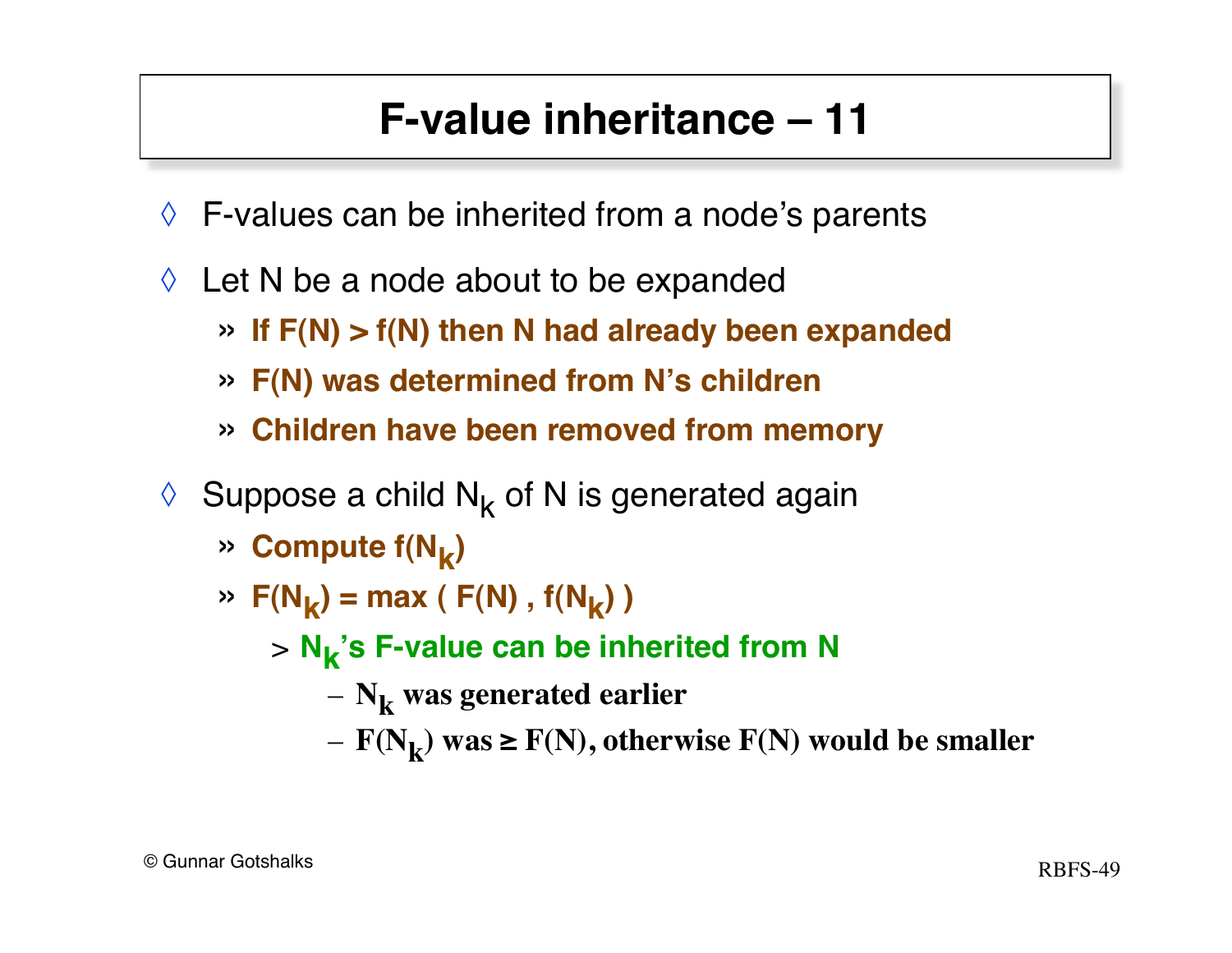

**f(n) in mocha = g(n) in clover + h(n) in magenta**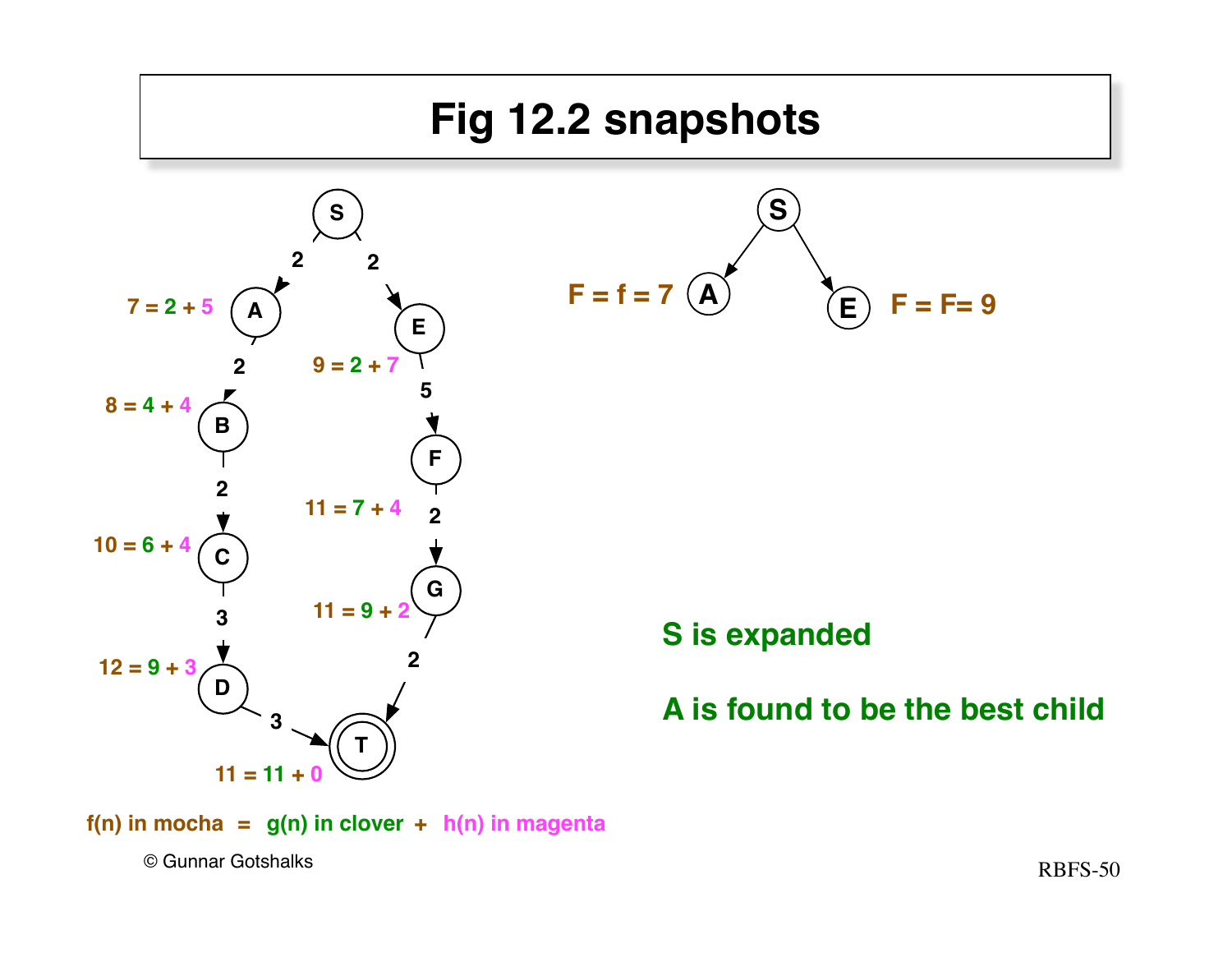

**f(n) in mocha** =  $g(n)$  in clover +  $h(n)$  in magenta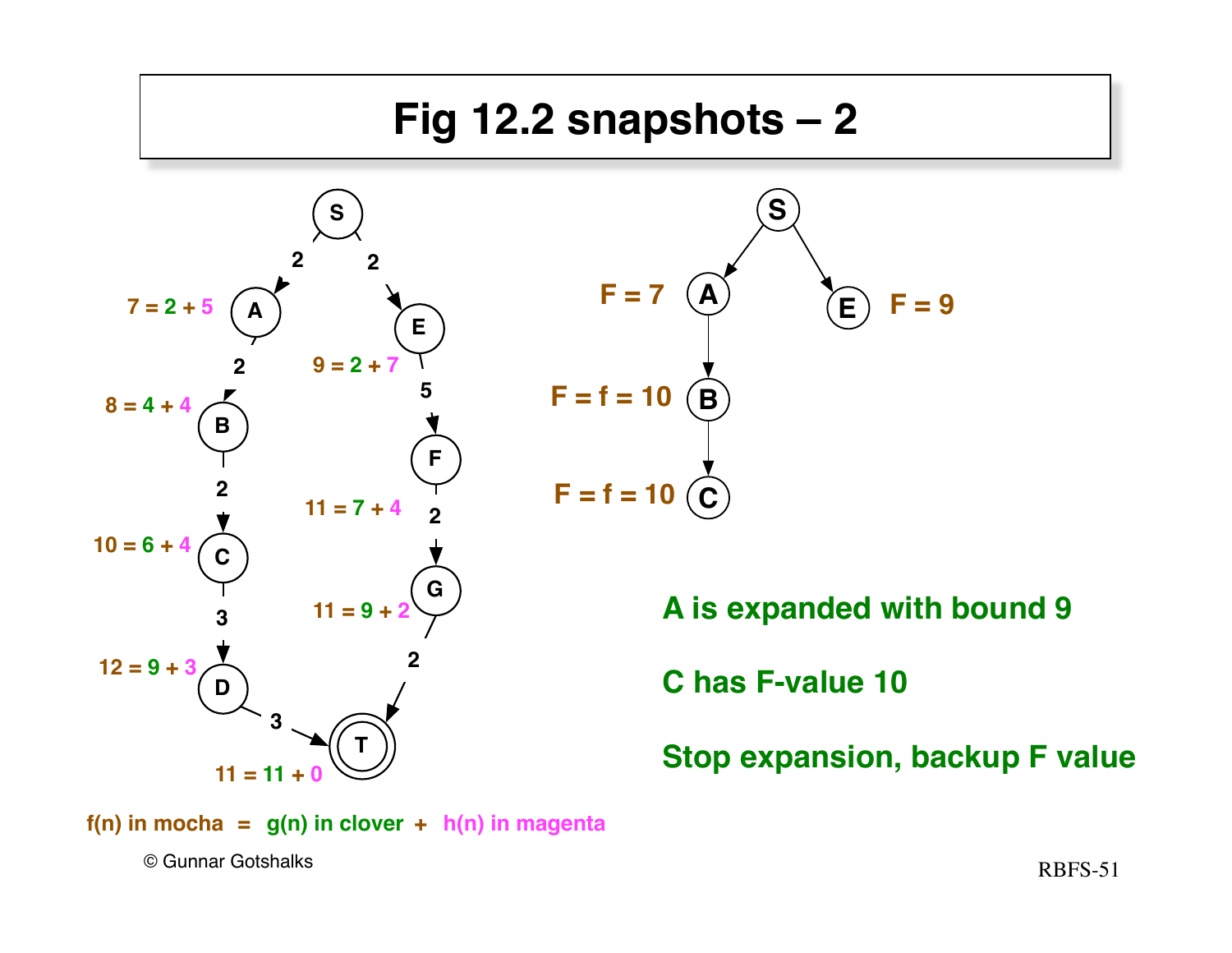## **Fig 12.2 snapshots – 3**





**Forget expansion from A**

**A has backed up F value 10**

**E is best to expand next**

**f(n) in mocha** =  $g(n)$  in clover +  $h(n)$  in magenta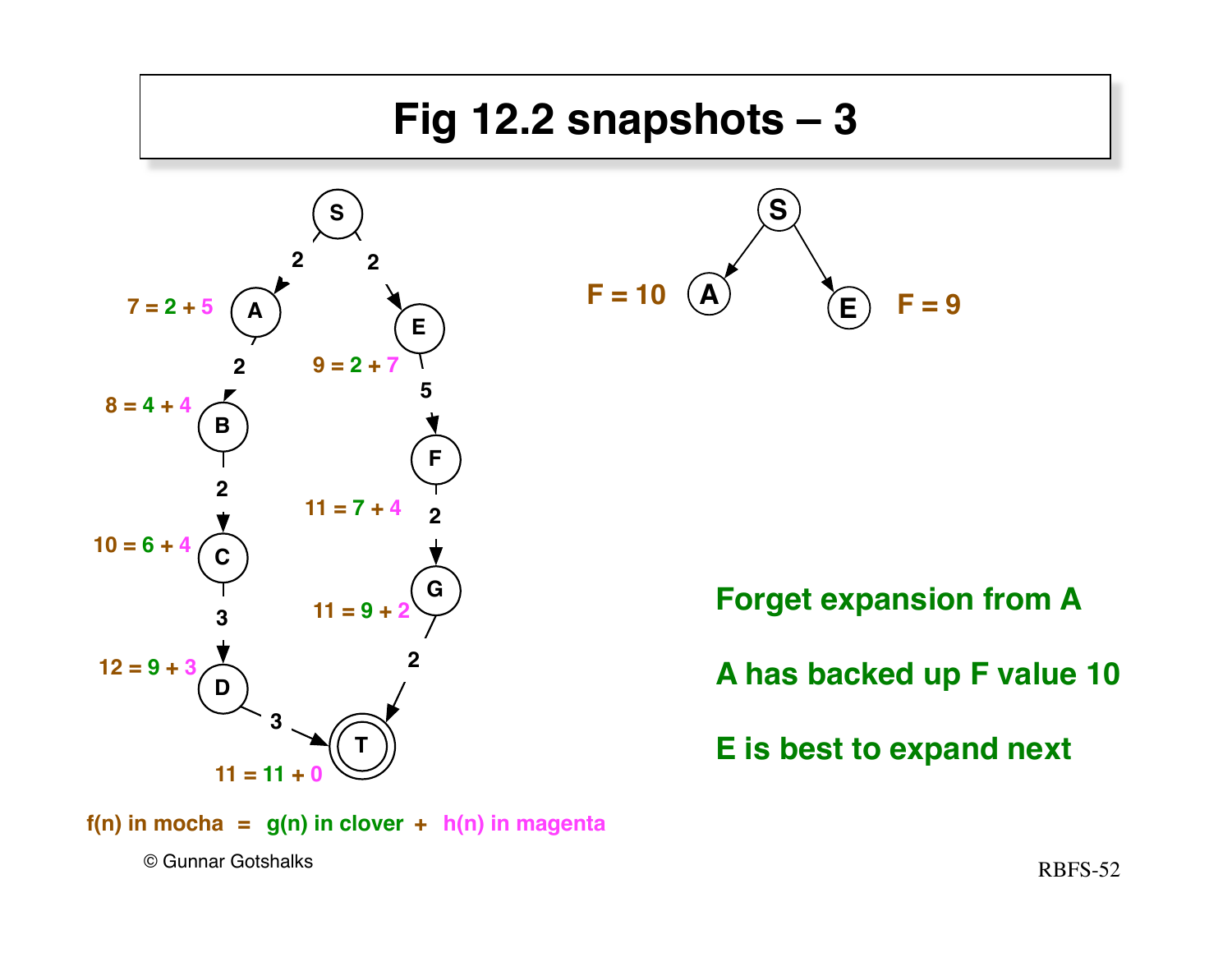

**f(n) in mocha** =  $g(n)$  in clover +  $h(n)$  in magenta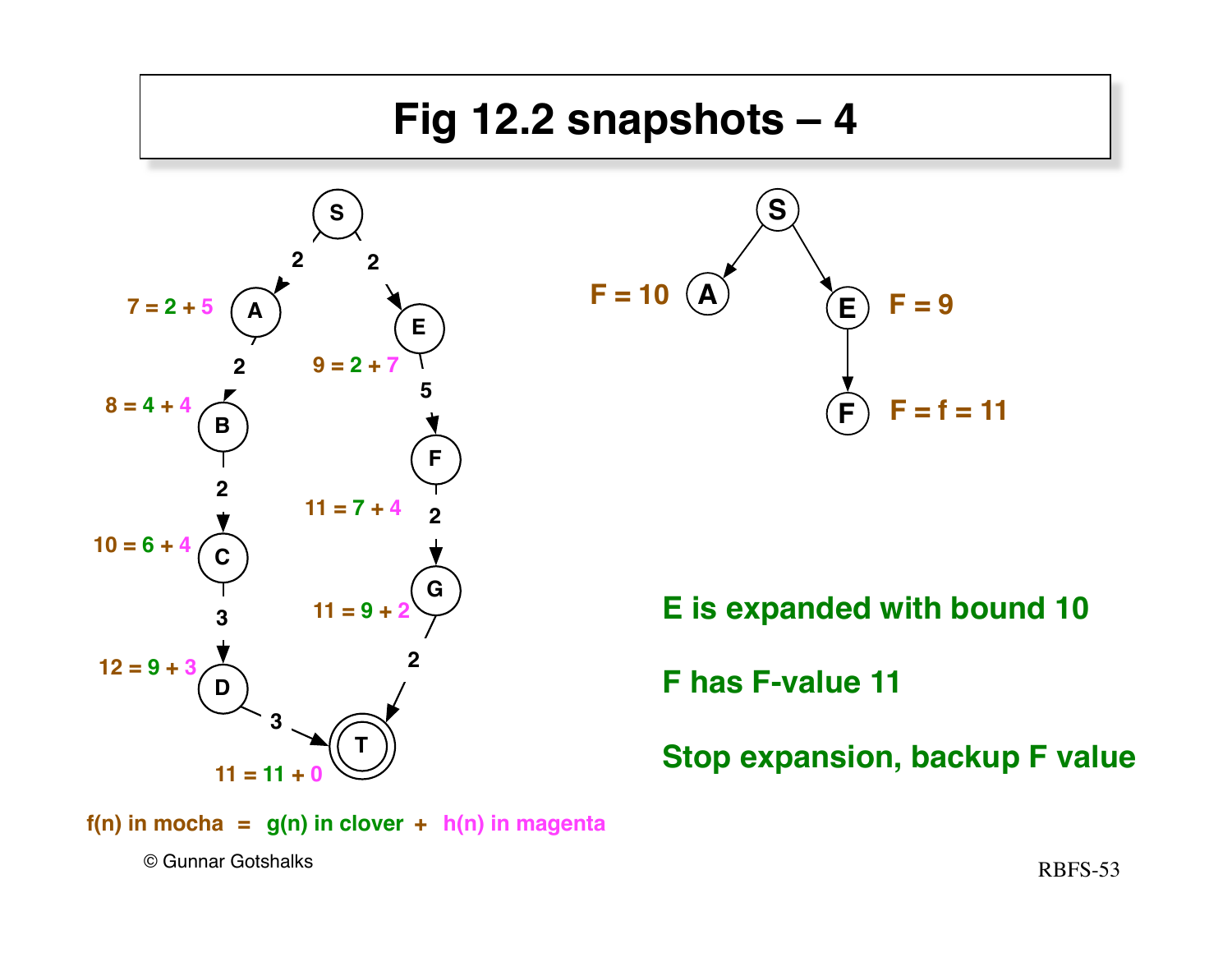## **Fig 12.2 snapshots – 5**





**Forget expansion from E**

**E has backed up F value 11**

**A is best to expand next**

**f(n) in mocha** =  $g(n)$  in clover +  $h(n)$  in magenta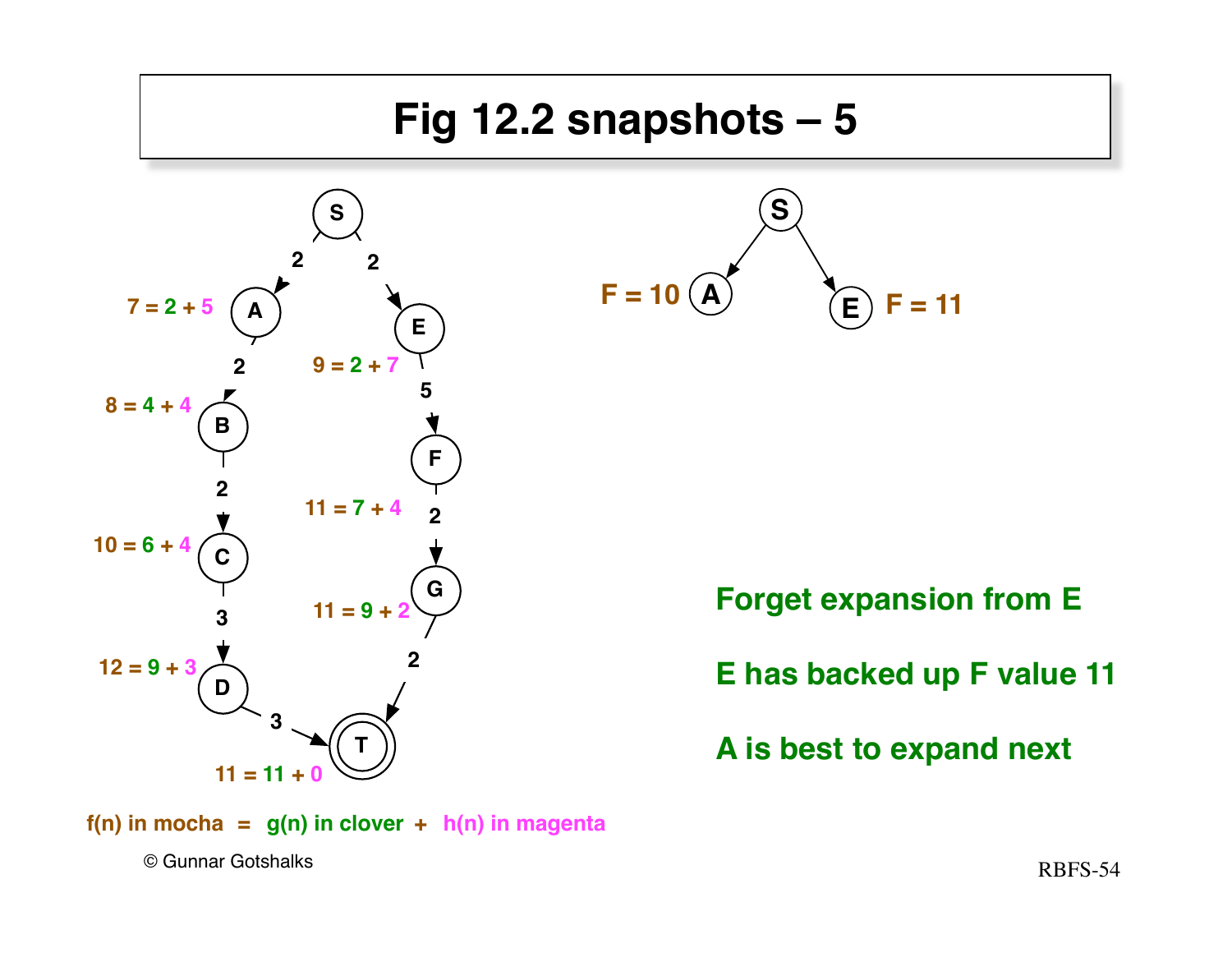

 $f(n)$  in mocha =  $g(n)$  in clover +  $h(n)$  in magenta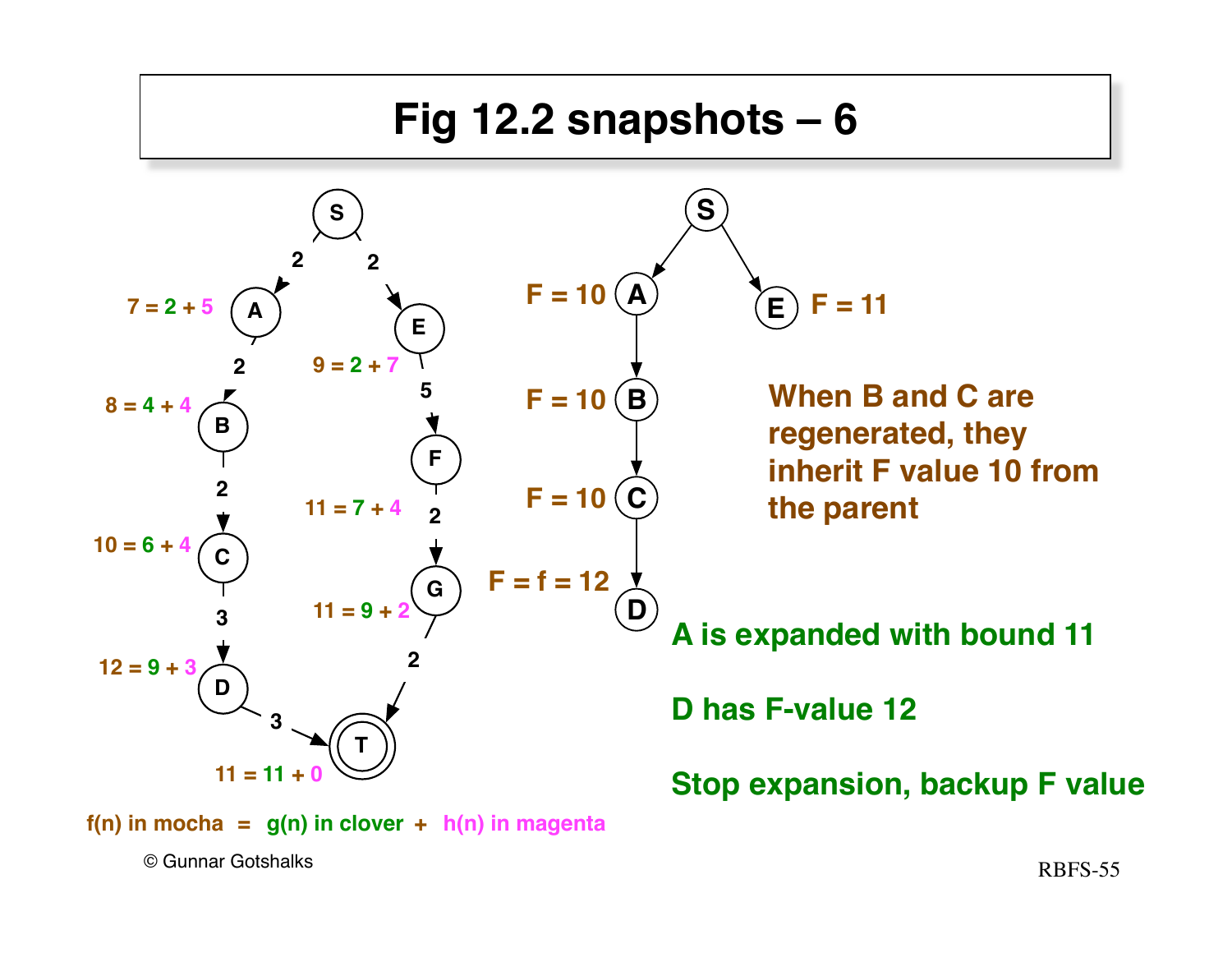## **Fig 12.2 snapshots – 7**





**Forget expansion from A**

**A has backed up F value 12**

**E is best to expand next**

**f(n) in mocha** =  $g(n)$  in clover +  $h(n)$  in magenta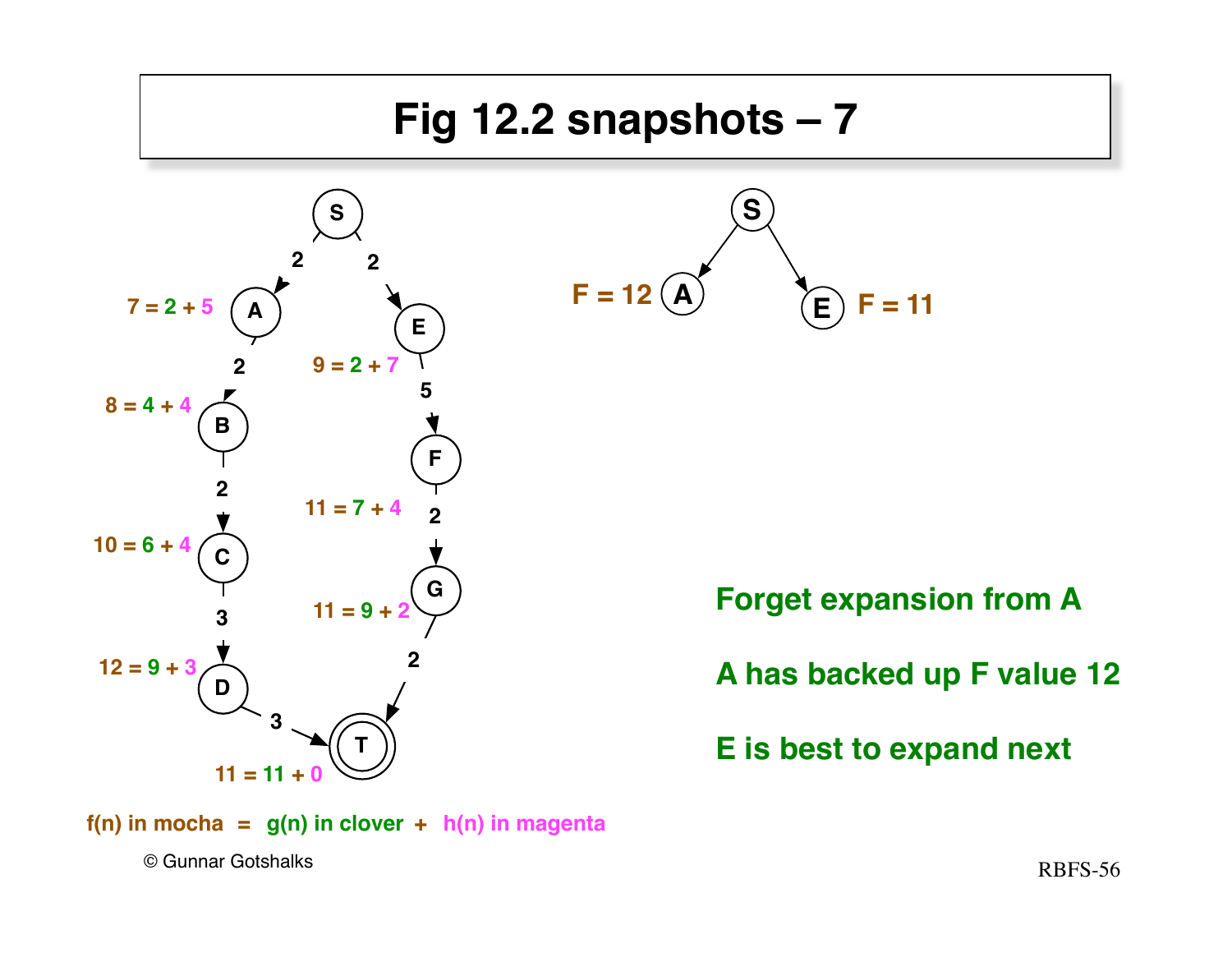

**f(n) in mocha <sup>=</sup> g(n) in clover <sup>+</sup> h(n) in magenta Reach goal, search ends**